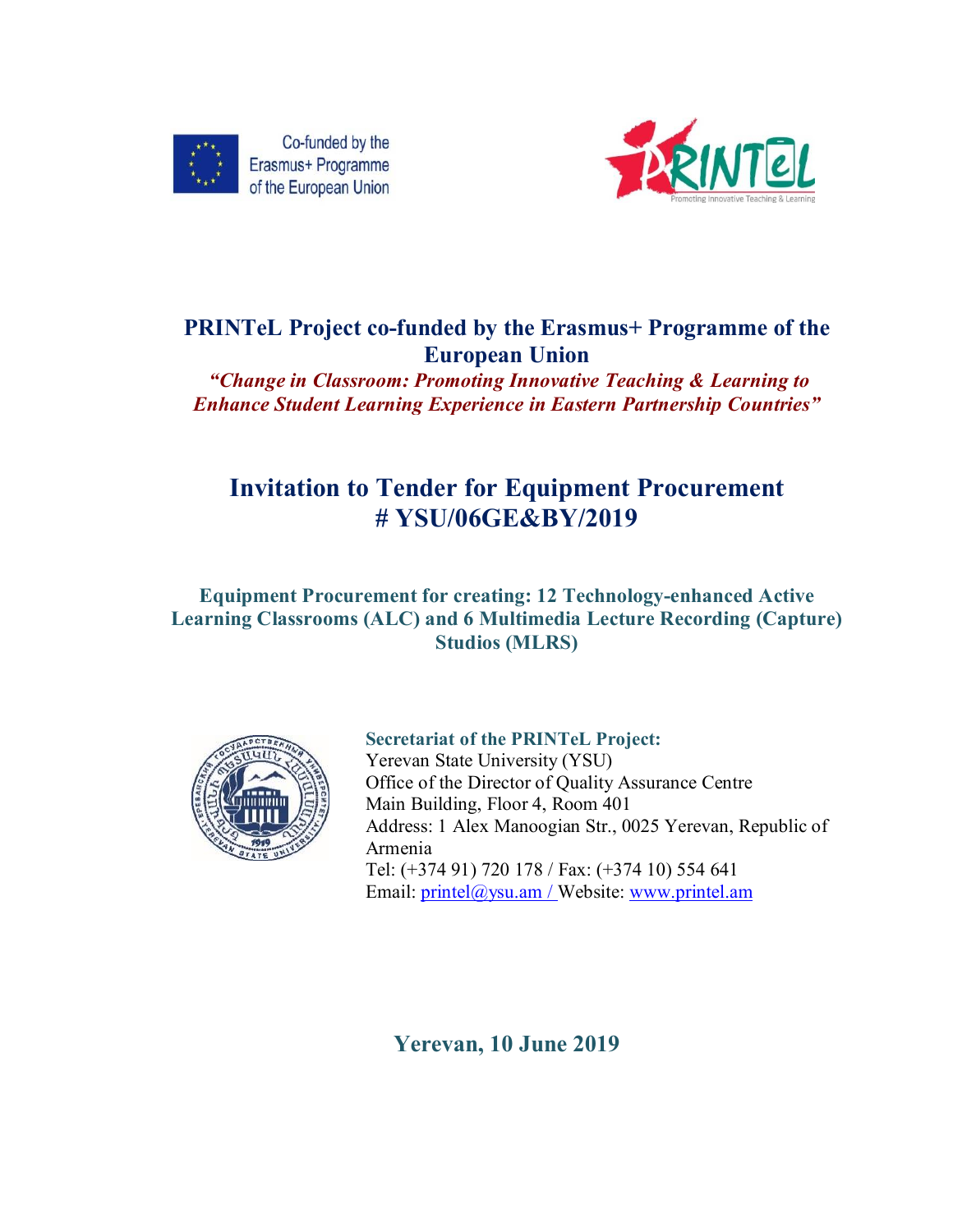Dear Sir / Madam,

We kindly invite you to submit your **tender for the supply of Equipment** for creating 12 Technology-enhanced Active Learning Classrooms (ALC) and 6 Multimedia Lecture Recording (Capture) Studios (MLRS). This equipment procurement is within the framework of PRINTeL Project "*Change in Classroom: Promoting Innovative Teaching & Learning to Enhance Student Learning Experience in Eastern Partnership Countries*", co-funded by the **ERASMUS+ Programme of the European Union**.

When preparing your tender, please be guided by this invitation to tender.

Tenders should be submitted in English through **one** of the following means not later than **Friday, July 26, 2019 at 16:30** (Yerevan local time):

- a) by email to **printel@ysu.am** : If you are submitting your tender by email, kindly ensure that they are signed and stamped and in the **PDF** format. An acknowledgement of receipt will be sent to you accordingly.
- b) **delivered by hand in a sealed envelope**: A receipt shall be obtained as proof of submission, signed and dated by the receiving person at YSU - Office of the Director of Quality Assurance Centre. The Office is open from 9:30am to 4:30pm Monday to Friday excluding holidays.

In this case, the tenders need to be signed and stamped and sent to the following address:

Yerevan State University (YSU) Office of the Director of Quality Assurance Centre Main Building, Floor 4, Room 401 Address: 1 Alex Manoogian Str., 0025 Yerevan, Republic of Armenia Tel: (+374 91) 720 178 / Fax: (+374 10) 554 641 Email: printel@ysu.am / Website: www.printel.am

In all cases, please add the below reference:

## **PRINTeL - #YSU/06GE&BY/2019 "Invitation to Tender for Equipment Procurement"**

*For any additional information, please do not hesitate to contact us by phone or by email.* Dr. Armen Budaghyan, PhD YSU Director of Quality Assurance PRINTeL Project Coordinator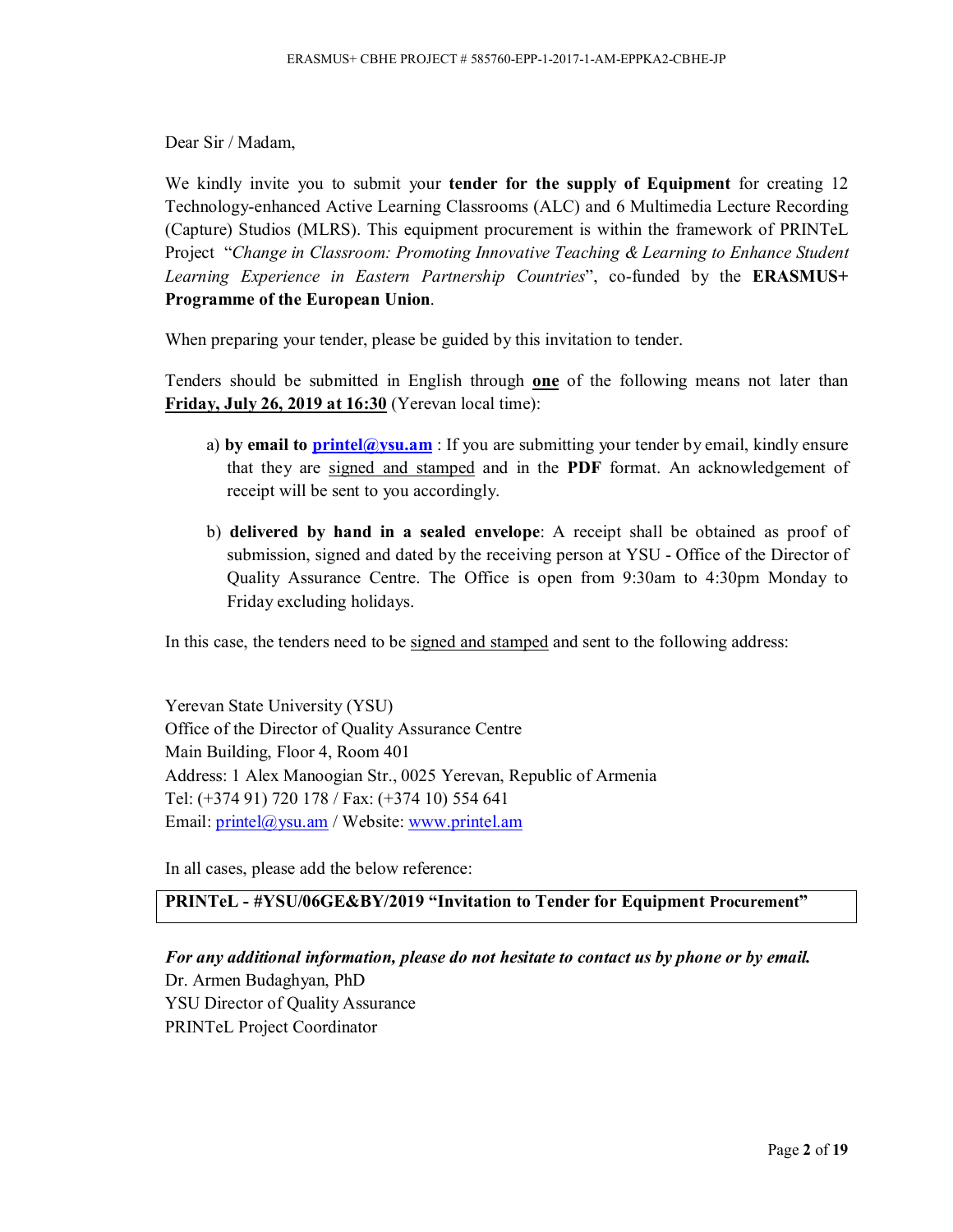## **CONTENTS**

#### **Part I - Project Description**

- 1.1. About PRINTeL
- 1.2. PRINTeL Partners Project Consortium
- 1.3. Current phase of the project
- 1.4. Disclaimer

#### **Part II – Tender Specifications**

- 2.1. Object of the Tender
- 2.2. Special Conditions
- 2.3. Currency and Language of the Tender
- 2.4. Submission of the Tenders: Means and Deadline
- 2.5. Documents to be Submitted by the Tenderer
- 2.6. Deadline for Engagement
- 2.7. Joint Tenders
- 2.8. Subcontracting
- 2.9. Goods Delivery Charges and Locations
- 2.10. Goods Delivery Time
- 2.11. Payment Terms
- 2.12. Evaluation and Award of the Contract
	- Key principles for tender's evaluation
	- Exclusion criteria
	- Selection criteria
	- Award criteria
- 2.13. Opening/Evaluation Committee
- 2.14. Notification of Results
- 2.15. Cancellation of the Contract

#### **Part III – Bill of Quantities and Technical Specifications**

- Section I. ITC Equipment
- Section II. Interactive Flat Panels
- Section III. Lecture Capture Systems
- Section IV. Audio Equipment
- Section V. Other Equipment

#### **Part IV – Distribution and Delivery of Goods to Consortium Partners**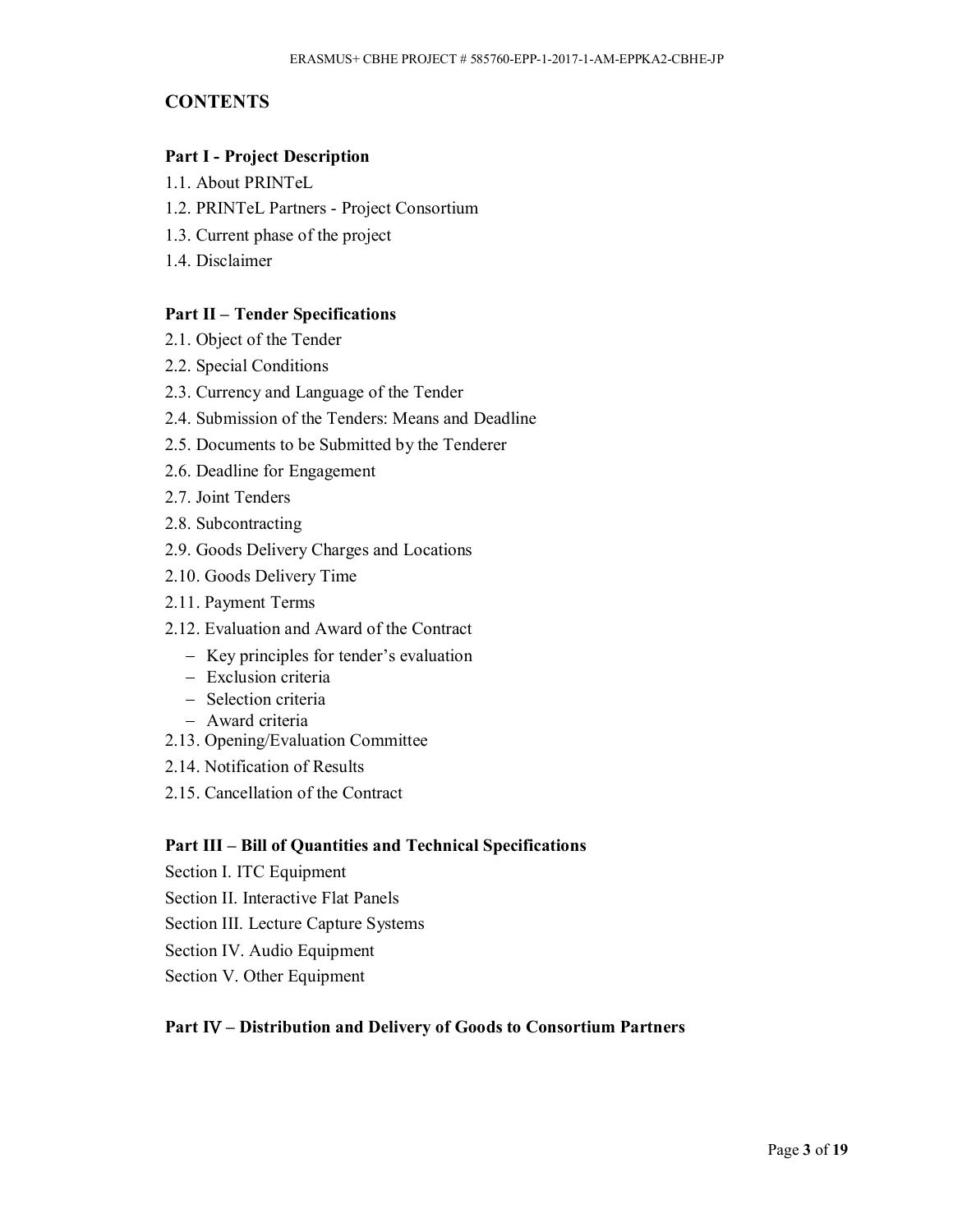## **Part I - Project Description**

#### **1.1. About PRINTeL**

The "*Change in Classroom: Promoting Innovative Teaching & Learning to Enhance Student Learning Experience in Eastern Partnership Countries*" - **PRINTeL** is a three-year duration multi-country joint project co-funded by the **Erasmus+** Capacity Building in the Field of Higher Education **Programme of the European Union** launched in 2018. The aim of the project is to enhance the quality of Teaching and Learning (T&L) through promoting innovation and integration of technologies in the project Partner Country (PC) universities in Armenia, Georgia and Belarus.

This goal will be achieved through fulfilment of the following specific objectives:

- 1. To strengthen Teaching Staff Development Centres (TSDC) in the PC universities by enhancing capacities of staff and trainers, modernizing infrastructure and introducing innovative teacher training programmes.
- 2. To build up capacities of the partner universities' teaching staff by developing their innovative and technology-enhanced T&L skills.
- 3. To establish a Virtual Academy of Teaching and Learning (VATL) as an international community of teachers and students interested in using Open Educational Resources.

The following main results are expected to achieve:

- $\checkmark$  30 staff and 100 trainers trained on innovative and technology-enhanced T&L instructional methods.
- $\checkmark$  18 Technology-enhanced Active Learning Classrooms (ALC), 9 Multimedia Lecture Recording (Capture) Studios (MLRS) and 5 new teacher training courses.
- $\checkmark$  Over 1,600 trained university teachers on innovative and active learning methods.
- $\checkmark$  Virtual Academy of Teaching & Learning (VATL) an interactive professional development, mutual learning platform of teachers and students.

For more information about the PRINTeL project please visit the project official Website: www.printel.am .

#### **1.2. PRINTeL Partners – Project Consortium**

The following institutions from Partner and European countries are involved in the project consortium:

- 1. Yerevan State University (YSU), Armenia **Project Coordinator and contractor**
- 2. National Polytechnic University of Armenia (NPUA), Armenia
- 3. Vanadzor State University after H. Tumanyan (VSU), Armenia
- 4. Ilia State University (ISU), Georgia
- 5. Georgian Technical University (GTU), Georgia
- 6. Iakob Gogebashvili Telavi State University (TeSaU), Georgia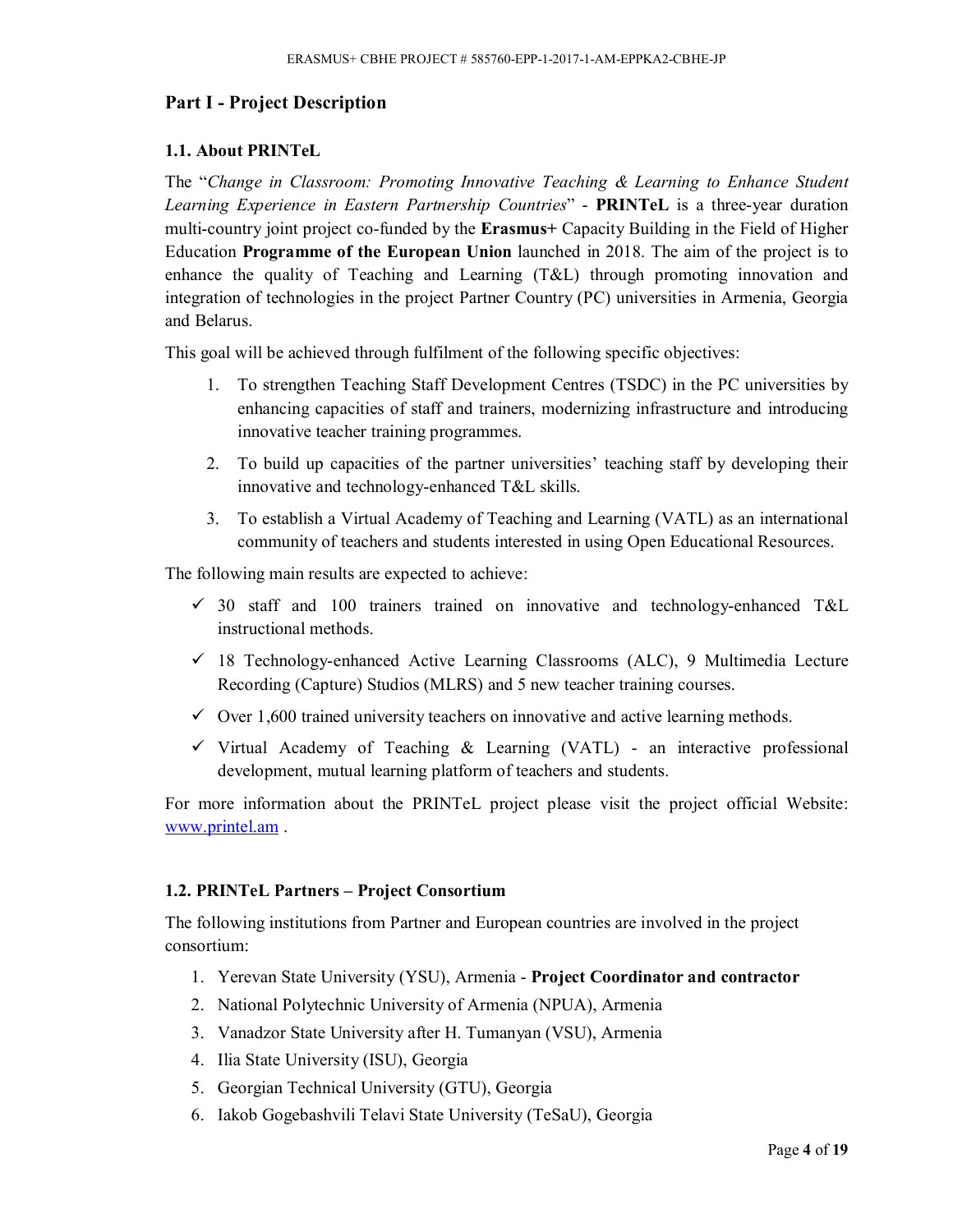- 7. Belarusian State University (BSU), Belarus
- 8. Brest State Technical University (BrSTU), Belarus
- 9. Yanka Kupala State University of Grodno (YKSUG), Belarus
- 10. National Center for Strategic Research in Higher Education (NCSRHE), Armenia
- 11. Katholieke Universiteit Leuven (KU Leuven), Belgium
- 12. Universitat de Barcelona (UB), Spain
- 13. Universidade do Porto (U.PORTO), Portugal
- 14. Linkopings Universitet (LiU), Sweden
- 15. FH Joanneum Gesellschaft mbH (FHJ), Austria

## **1.3. Current Phase of the Project**

After having implemented the needs assessment and analysis of the PC institutions the most required innovative T&L methods, new technologies, facilities and materials supporting the T&L have been identified. Based on these results, as well as the site visists of the EU partners technology enhanced T&L facilities and learning spaces the Project Consortium is currently planning for the procurement of equipment for creating **12 Technology-enhanced Active Learning Classrooms (ALC)**, **6 Multimedia Lecture Recording (Capture) Studios (MLRS)**  in the following partner universities:

- 1. Ilia State University (ISU), Georgia
- 2. Georgian Technical University (GTU), Georgia
- 3. Iakob Gogebashvili Telavi State University (TeSaU), Georgia
- 4. Belarusian State University (BSU), Belarus
- 5. Brest State Technical University (BrSTU), Belarus
- 6. Yanka Kupala State University of Grodno (YKSUG), Belarus

#### **1.4. Disclaimer**

*"This project has been funded with support from the European Commission. This document reflects the views only of the author, and the Commission cannot be held responsible for any use which may be made of the information contained therein"*

## **Part II – Tender Specifications**

#### **2.1. Object of the Tender**

**Yerevan State University (YSU) in Armenia**, Grant holder of the Erasmus+ CBHE Project #585760-EPP-1-2017-1-AM-EPPKA2-CBHE-JP "*Change in Classroom: Promoting Innovative Teaching & Learning to Enhance Student Learning Experience in Eastern Partnership Countries*" (PRINTeL) announces a tender for the procurement of the equipment **for project partner institutions from Georgia and Belarus** within the technical specifications provided in the Part-III of this document.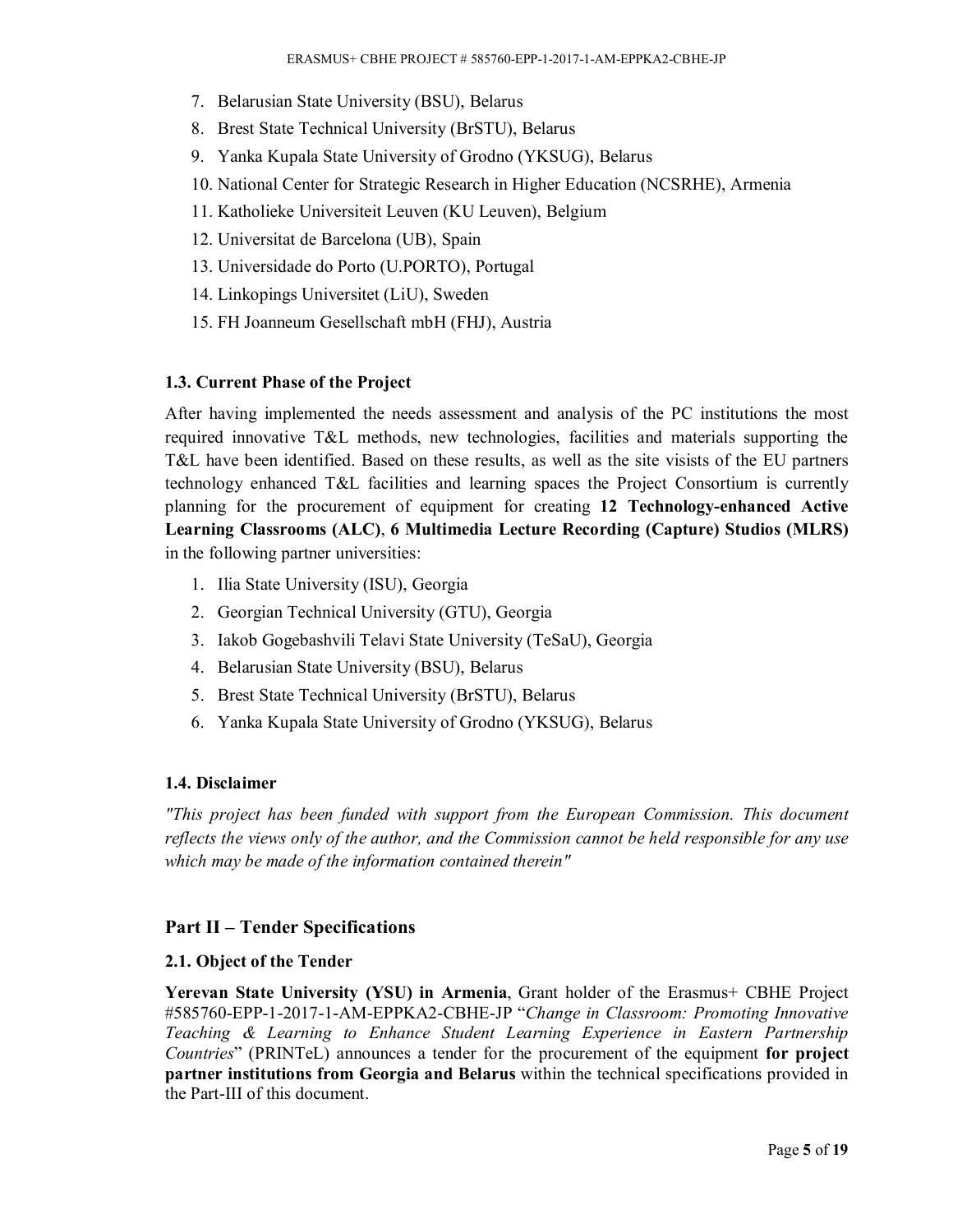This document represents an invitation to tender for the supply of computer, multimedia, audio & video and other equipment as part of the PRINTeL Project co-funded by the ERASMUS+ Programme of the European Union.

This invitation to tender is in no way binding on the contracting authority. The contracting authority's contractual obligation commences only upon signature of the contract with the successful tenderer.

## **2.2. Special Conditions**

According to the agreements between EU and the mentioned above **project partner countries**, all equipment purchased and any provision of services within the framework of Erasmus+ projects **is exempted from taxes (including VAT), duties and charges**. An appropriate Certificate for the VAT exemption will be provided by YSU and other Georgian and Belarusian partners to be presented to Georgia and Belarus fiscal authorities.

In order to be eligible for exemption from the abovementioned taxes (including VAT), duties and charges **the equipment procured within this tender should be directly and specifically imported in behalf of and delivered to the project consortium partners listed in the clause 2.9 of this tender specification** and according to the Part-IV.

The offered equipment should be produced for the markets of Georgia and Belarus. The provided warranties should be assured by the relevant brands' official Service Centers in the abovementioned countries.

## **2.3. Currency and Language of the Tender**

The tenders shall be presented in EURO for both the unit prices and the overall amount of the commitment. The currency of payment will be also in EURO or in Armenian Drams (AMD) for the Armenian tenderers. The tenders shall be presented in English.

## **2.4. Submission of the Tenders: Means and Deadline**

Tenders should be submitted in English through **one** of the following means not later than **Friday, July 26, 2019 at 16:30 (Yerevan local time).**

- a) **by email to printel@ysu.am** : If you are submitting your tender by email, kindly ensure that they are signed and stamped and in the PDF format. An acknowledgement of receipt will be sent to you accordingly.
- b) **delivered by hand in a sealed envelope**: A receipt shall be obtained as proof of submission, signed and dated by the receiving person at YSU - Office of the Director of Quality Assurance Centre. The Office is open from 9:30am to 4:30pm Monday to Friday excluding holidays.

In this case, the tenders need to be signed and stamped and sent to the following address: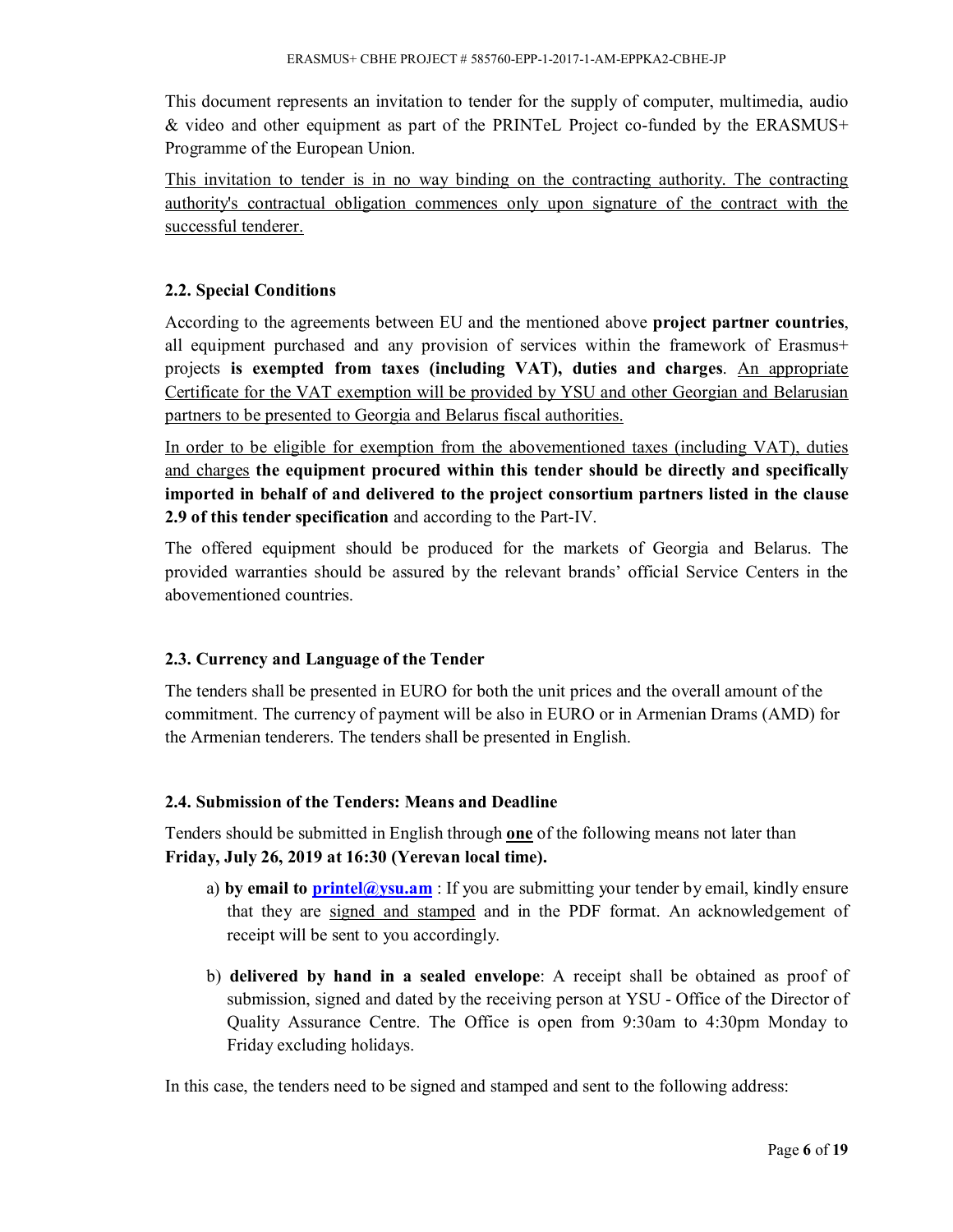**Yerevan State University (YSU)** Office of the Director of Quality Assurance Centre Main Building, Floor 4, Room 401 Address: 1 Alex Manoogian Str., 0025 Yerevan, Republic of Armenia Tel: (+374 91) 720 178 / Fax: (+374 10) 554 641 Email: printel@ysu.am / Website: www.printel.am

In all cases, please add the below reference:

## **PRINTeL - #YSU/06GE&BY/2019 "Invitation to Tender for Equipment Procurement"**

As mentioned above, the deadline for submission of tenders is 26 July 2019 at 16:30 (Yerevan local time). No offer may be submitted or modified after this date.

## **2.5. Documents to be Submitted by the Tenderer**

The tenderer must complete and provide the following documents:

- 1. Tender duly signed, dated and sealed; including:
	- Profile of the company
	- Main contact's name, phone number, email and address
	- $\sim$  Completed bill of quantities (see Part-III) for the selected section(s) with unit and total prices **excluding VAT**
	- Technical specifications of the offered equipment
	- Warranty conditions
	- Catalogs of the proposed equipment
- 2. A photocopy of the trade name registration papers
- 3. Signed letter for after-sales service and at least 12-month warranty letter

Additional documents such as instructions and operating manuals shall be required with the delivery of equipment.

#### **2.6. Deadline for Engagement**

Tenderers shall remain bound by their tenders for a period of **thirty (30) days** from the closing date for submission (26 July 2019) at 16:30 PM.

#### **2.7. Joint Tenders**

Joint tenders should be provided together with the condition of submitting all the required documents by each tenderer. In all cases, joint tenders should comply with all the tender specifications.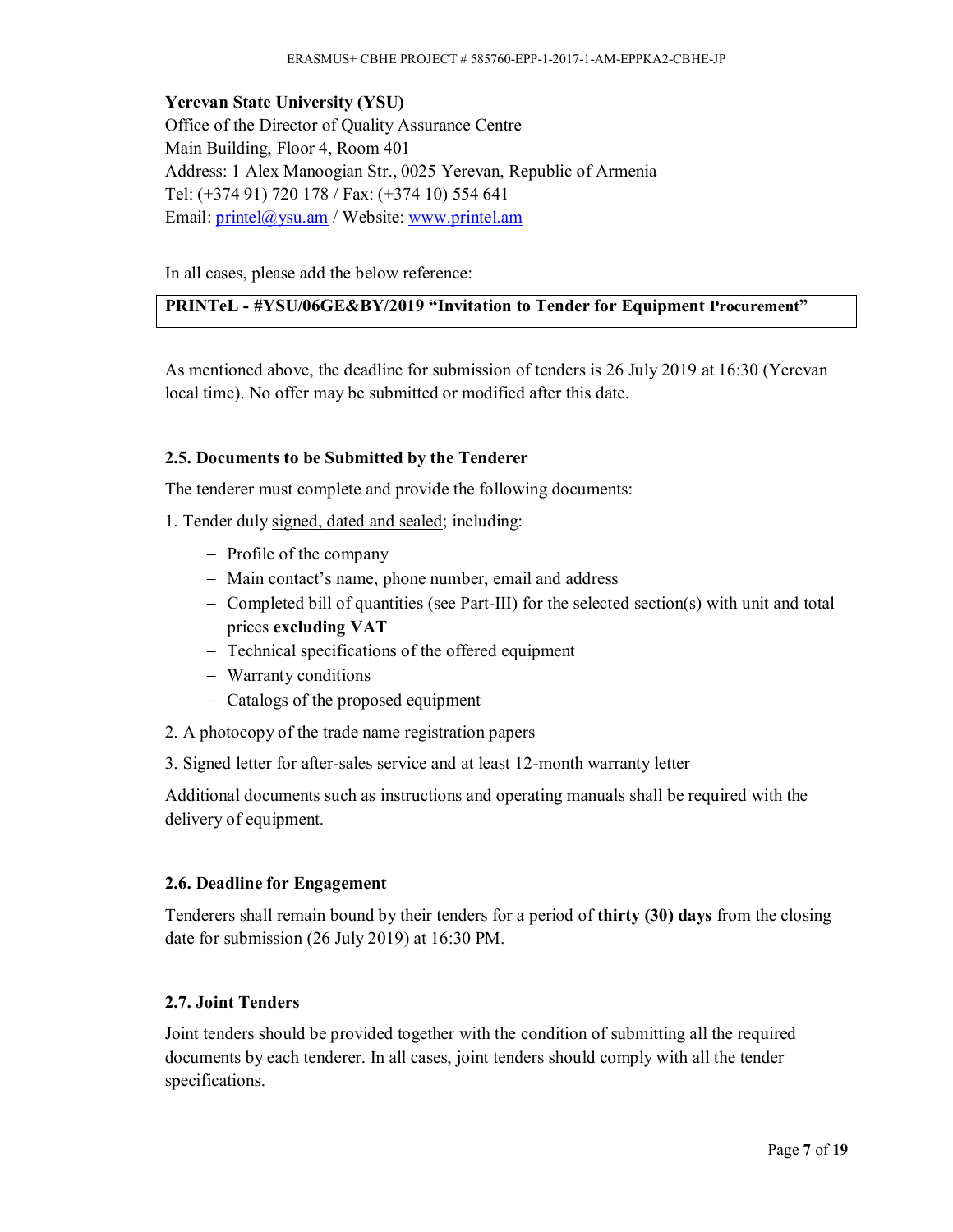## **2.8. Subcontracting**

It is prohibited for the tenderers to subcontract parts of the tender to third parties. The tenderer will be the only responsible part who will contact the coordinating institution, YSU.

## **2.9. Goods Delivery Charges and Locations**

Equipment will be delivered to universities in Georgia and Belarus. **Delivery charges must be included in the offer**. The follwing 6 (six) universities are involved in this call for tender as the receipents of goods:

- 1. Ilia State University (ISU), Tbilisi, Georgia
- 2. Georgian Technical University (GTU), Tbilisi, Georgia
- 3. Iakob Gogebashvili Telavi State University (TeSaU), Telavi, Georgia
- 4. Belarusian State University (BSU), Minsk, Belarus
- 5. Brest State Technical University (BrSTU), Brest, Belarus
- 6. Yanka Kupala State University of Grodno (YKSUG), Grodno, Belarus

The full addresses and contact details of the responsible persons in partner universities will be provided after the signature of the contract with the selected supplier.

## **2.10. Goods Delivery Time**

The delivery period may not exceed **60 days** from the date of signature of the contract with the selected supplier.

## **2.11. Payment Terms**

The payment shall be done according to the following terms:

- 30% upon signature of the contract
- $-60\%$  upon delivery of the equipment
- $-10\%$  after 30 days of delivery of equipment

#### **2.12. Evaluation and Award of the Contract**

The key principles that shall govern the process of evaluation of tenders are listed as follows:

- **Non-discrimination:** Any discrimination with regard to tenderers on the basis of nationality is forbidden.
- **Equal treatment:** All tenders submitted within the set deadline are to be treated equally. They will be evaluated on the basis of the same terms, conditions and requirements set in the tender documents.
- **Transparency:** Detailed written records are be kept (normally in the form of reports and minutes of the meetings held) of all actions of the evaluation panel. All decisions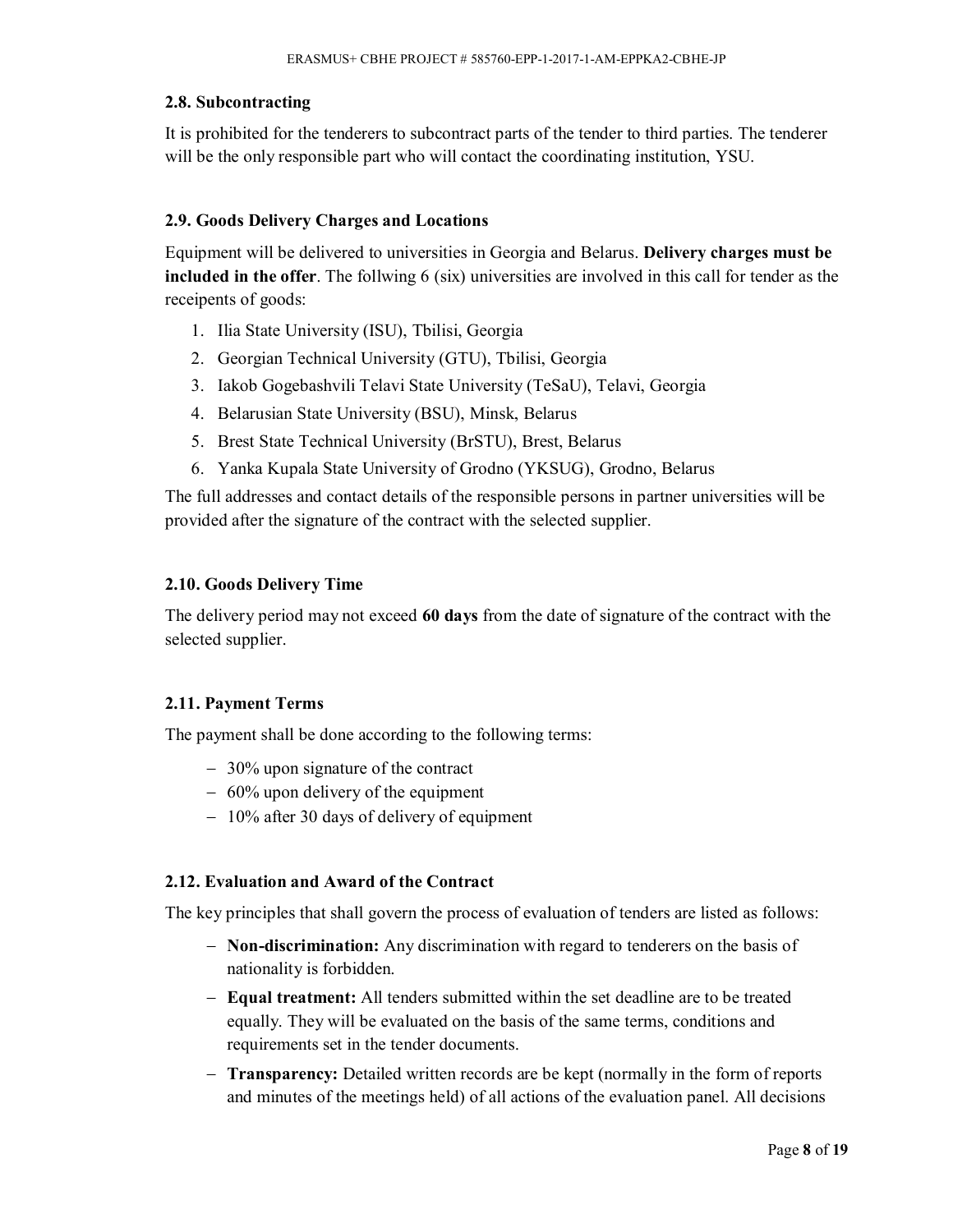taken will be sufficiently justified and documented. In this way, any discriminatory behaviour can be prevented and if not prevented, then monitored.

 **Confidentiality:** The process of evaluation of tenders are be confidential. Information concerning the process of evaluation of tenders and the award recommendation is not to be disclosed to the tenderers or to any other person who is not officially concerned with the process, until information on the award of the contract is communicated to all tenderers.

**Exclusion criteria:** Tenderers are excluded from participation in procurement procedures if:

- $-$  they have submitted a tender that does not meet all the requirements provided in this document, including the ones in the clause 2.5.
- $-$  they are bankrupt or being wound up, are having their affairs administered by the courts, have entered into an arrangement with creditors, have suspended business activities, are the subject of proceedings concerning those matters, or are in any analogous situation arising from a similar procedure provided for in national legislation or regulations,
- $-$  they have been convicted of an offence concerning their professional conduct by a judgment which has the force of res judicata,
- $-$  they have been guilty of grave professional misconduct proven by any means which the contracting authority can justify,
- they have not fulfilled obligations relating to the payment of social security contributions or the payment of taxes in accordance with the national legal provisions,
- $-$  they have been the subject of a judgment which has the force of res judicata for fraud, corruption, involvement in a criminal organisation or any other illegal activity detrimental to the Communities' financial interests.

In the selection process only will be considered the suppliers who would **provide delivery of the equipment to** both of the above mentioned partner countries: **Georgia and Belarus**.

**Selection criteria:** Tenderers will be selected based on the following criteria:

- having submitted the tender that complies with all of the specifications, requirements and offers the lowest price, as well as all other evaluation criteria indicated, shall be selected,
- having the necessary economic, financial, technical and professional capacity to perform the contract.

**Award criteria:** The awarded tenderer will be the one who offered the best quality and price tender out of those submitted by tenderers which are not excluded and which meet the selection criteria. The awarded tenderer should:

- be in full compliance of tender to the tender specifications, bill of quantities and technical specifications,
- have previous related projects and references including proofs of similar contracts completed in the past,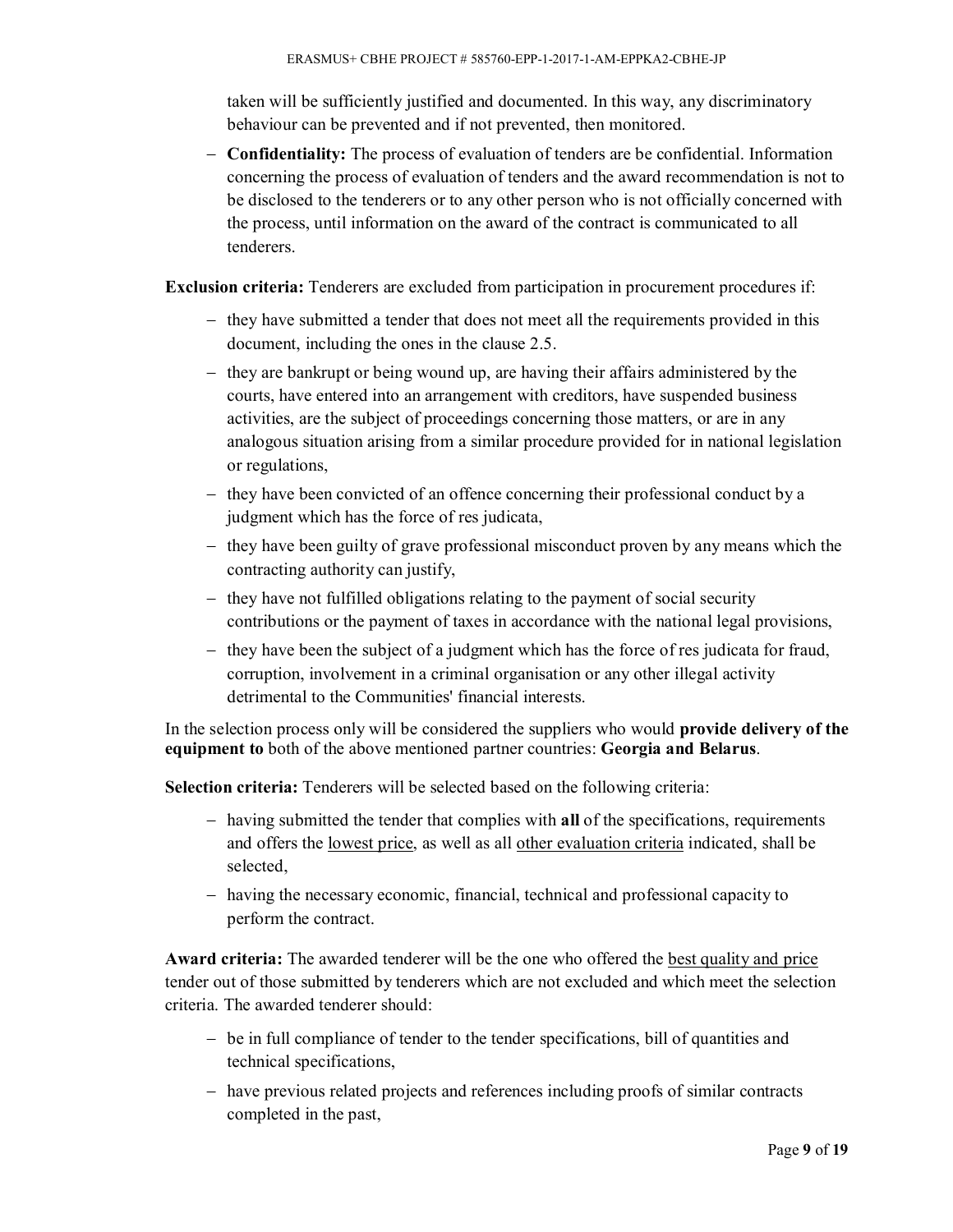- Provided technical information for all the equipment to be supplied.

Apart from the abovementioned criteria, the tenderer's work experience in Georgia and Belarus will be taken into account.

The contract will be awarded to the tenderer whose tender has been found to be in conformity with the invitation to tender. The award method will be the "**best value for money**" meaning that the winning tender is the one offering the **best quality/price ratio**., taking into account the criteria announced in the specifications.

At the time of award of Contract or Purchase Order, YSU reserves the right to **vary (increase or decrease)** the quantity of goods by 5-10% depending on the prices offered by tenderers.

## **2.13. Opening/Evaluation Committee**

Tenders will be opened by the PRINTeL Project Tender Evaluation Committee comprising at least 5 (five) members appointed for the purpose.

## **2.14. Notification of Results**

Tenderers will be notified of the results by email. Thus, it is important to provide the email of the main contact person.

## **2.15. Cancellation of the Contract**

Cancellation of the Contract is due if the delivery/completion is delayed by **4 (four) weeks** from the delivery deadline stated herein in the clause 2.10, with the condition of **returning the down payment** to the coordinating institution, YSU.

## **Part III – Bill of Quantities and Technical Specifications**

| Section & number<br>in the list | <b>Equipment to be purchased</b>                                      |    |  |  |  |
|---------------------------------|-----------------------------------------------------------------------|----|--|--|--|
|                                 | A. 12 Technology-enhanced Active Learning Classrooms (ALC)            |    |  |  |  |
| 2.1                             | Interactive Flat Panel (Display) with accessories, Wi-Fi & software   | 12 |  |  |  |
| 1.1                             | Desktop computer with software                                        | 12 |  |  |  |
| 3.3                             | Portable Flexarm Document Camera (Visualizer)                         | 12 |  |  |  |
| 3.2                             | Unified Communications Professional PTZ USB Video Camera              | 12 |  |  |  |
| 4.2                             | Digital Wireless Audio System for Presentations & Lectures            | 12 |  |  |  |
| 5.1                             | Interactive Classroom Response System Kit                             | 12 |  |  |  |
|                                 | <b>Sub Total</b>                                                      | 72 |  |  |  |
|                                 | <b>B. 6 Multimedia Lecture Recording (Capture) Studios (MLRS)</b>     |    |  |  |  |
| 3.1                             | Auto-Tracking PTZ Video Camera                                        | 6  |  |  |  |
| 1.3                             | Ultra HD USB Web Camera for Video Conferencing, Recording & Streaming | 6  |  |  |  |

The following equipment is planned for procurement within this tender: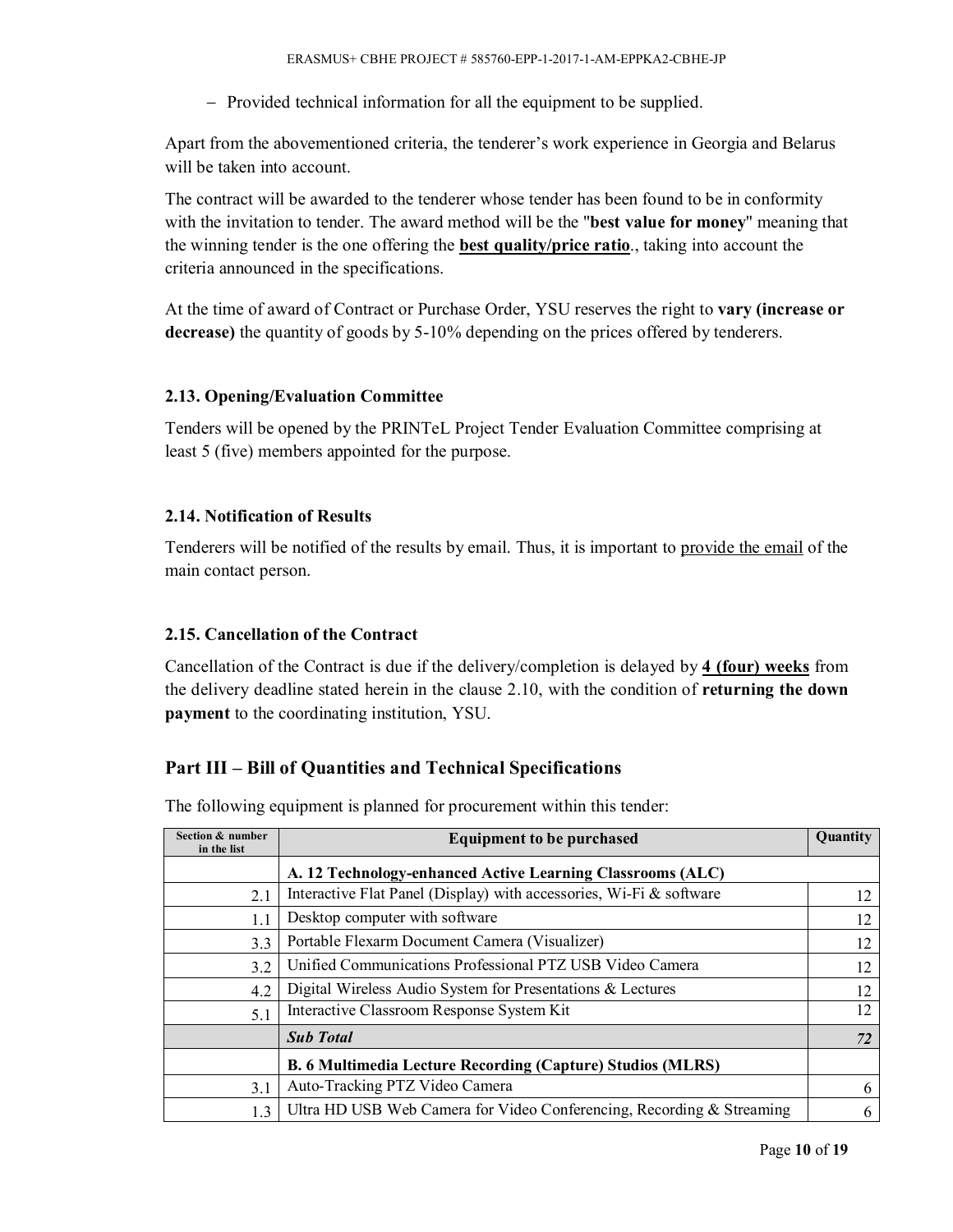| 3.4 | Presentation HD recorder and streamer                           | 6 |
|-----|-----------------------------------------------------------------|---|
| 1.2 | Notebook (Laptop computer) with software                        | 6 |
| 5.2 | Lighting kit for Video & Photo Studios                          | 6 |
| 4.1 | Audio Studio Kit with Microphone, Audio Interface & Shock Mount | 6 |
| 4.3 | Over-Ear Professional Studio Monitor Headphone                  | 6 |
| 5.3 | Acoustic Panels Studio Soundproofing Foam Wedge Tiles           | 6 |
|     | <b>Sab Total</b>                                                |   |
|     | TOTAL                                                           |   |

Tenderers could apply for the following one or more section(s):

**Section I. ITC Equipment:** the estimate value of the contract for this section is 20,000 EUR.

**Section II. Interactive Flat Panels:** the estimate value of the contract for this section is 56,000 EUR.

**Section III. Lecture Capture Systems:** the estimate value of the contract for this section is 42,000 EUR.

**Section IV. Audio Equipment:** the estimate value of the contract for this section is 8,300 EUR. **Section V. Other Equipment:** the estimate value of the contract for this section is 7,500 EUR. The estimate value of this tender is **133,800 EUR.**

|        | <b>Section I. ITC Equipment</b>                                                                                                                                                                                                                                                                                                                                                                                                                                                                |                         |          |                             |                              |
|--------|------------------------------------------------------------------------------------------------------------------------------------------------------------------------------------------------------------------------------------------------------------------------------------------------------------------------------------------------------------------------------------------------------------------------------------------------------------------------------------------------|-------------------------|----------|-----------------------------|------------------------------|
| (MLRS) | Subject: Equipment for: (A) 12 Technology-enhanced Active Learning<br>Classrooms (ALC); (B) 6 Multimedia Lecture Recording (Capture) Studios                                                                                                                                                                                                                                                                                                                                                   | <b>Price Estimation</b> |          |                             |                              |
| $N_2$  | <b>Name and Specification</b>                                                                                                                                                                                                                                                                                                                                                                                                                                                                  | Unit                    | Quantity | <b>Unit Price</b><br>in EUR | <b>Total Price</b><br>in EUR |
| 1.1    | <b>Desktop Computer with software</b><br>CPU: Intel Core i7-8550U<br>RAM: 8GB DDR4-2400MHz<br>Storage: HDD SATA III 1.0TB 7200rpm, 3.5"<br>Interfaces: VGA, HDMI, min 4x USB 2.0, 2x USB 3.0,<br>RJ45 for LAN<br>Monitor: 20-inch, resolution Full HD, viewing angle -<br>min 175°, separate video card<br>USB keyboard, mouse, Windows 10<br>1 year warranty                                                                                                                                  | Unit                    | 12       |                             |                              |
| 1.2    | <b>Notebook (Laptop Computer) with software</b><br>Intel Core i7-8550U, Display 17.3-inch Anti-Glare Full<br>HD (1920x1200) LED Backlight, RAM 8GB DDR4,<br>DVD Super multi (reader/writer), Storage HDD SATA<br>III 1.0TB 7200rpm + 512GB SSD, Video Card -<br>NVIDIA GEFORCE 930MX 2GB, integrated WLAN<br>and Bluetooth V4.0, SD/SDHC/SDXC card reader,<br>FHD-camera, 1xHDMI, 1xUSB 2.0, 2xUSB 3.0,<br>1xVGA, 1xRJ-45, 1xHeadphone/microphone combo<br>jack, Windows 10<br>2 year warranty | Unit                    | 6        |                             |                              |
| 1.3    | <b>Full HD USB Web Camera for Video</b><br>Conferencing, Recording & Streaming<br>Full HD 1080p video calling (1920x1080); 720p HD<br>video calling (1280x720)<br>H.264 video compression; 90° field of view                                                                                                                                                                                                                                                                                   | Unit                    | 6        |                             |                              |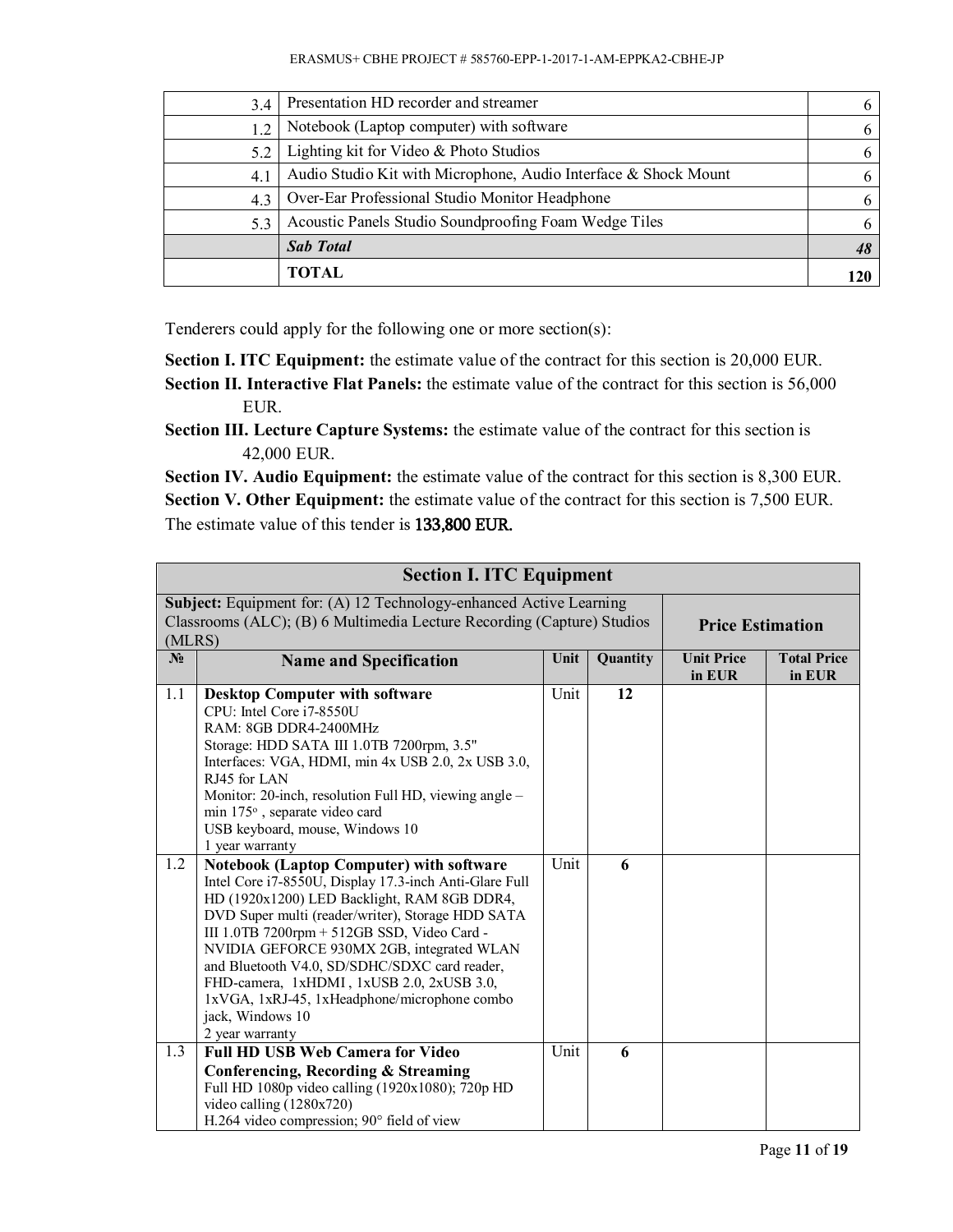| Zoom to $4X$ in $1080p$                               |                   |
|-------------------------------------------------------|-------------------|
| Rightlight 2 technology for clarity in low-light      |                   |
| environment                                           |                   |
| Optional Camera Settings application for PTZ control; |                   |
| Glass lens; Autofocus                                 |                   |
| External privacy shutter; 2 omni-directional          |                   |
| microphones                                           |                   |
| Hi-speed USB 2.0 (USB 3.0 ready)                      |                   |
| Tripod-ready universal clip fitting laptops, LCD, or  |                   |
| CRT monitors                                          |                   |
| System requirements:                                  |                   |
| Windows 7 or higher; Mac OS X10.7 or higher;          |                   |
| Chrome OS                                             |                   |
| 2 GB RAM; Hard drive space for recorded videos        |                   |
| One USB 2.0 port; All UVC apps                        |                   |
| H.264 for Skype for Business                          |                   |
| 3 year hardware warranty                              |                   |
| <b>Total for Section I in EUR excluding VAT</b>       | <b>EUR 00,000</b> |
| VAT 20%                                               | <b>EUR 00,000</b> |
| <b>Grand Total for Section I in EUR including VAT</b> | <b>EUR 00,000</b> |

|                | <b>Section II. Interactive Flat Panels</b>                         |      |          |                                    |                              |
|----------------|--------------------------------------------------------------------|------|----------|------------------------------------|------------------------------|
|                | Subject: Equipment for: (A) 12 Technology-enhanced Active Learning |      |          | <b>Price Estimation</b>            |                              |
|                | Classrooms (ALC)                                                   |      |          |                                    |                              |
| N <sub>2</sub> | <b>Description</b>                                                 | Unit | Quantity | <b>Unit Price in</b><br><b>EUR</b> | <b>Total Price</b><br>in EUR |
| 2.1            | <b>Interactive Flat Panel (Display) with</b>                       | Unit | 12       |                                    |                              |
|                | accessories, Wi-Fi & software                                      |      |          |                                    |                              |
|                | Diagonal 86"; Resolution: 4K/Ultra HD (3,840 x 2,160)              |      |          |                                    |                              |
|                | pixels)                                                            |      |          |                                    |                              |
|                | Brightness: 350 cd/m2; Contrast Ratio: 1,200:1                     |      |          |                                    |                              |
|                | Screen Type: LCD panel with D-LED backlight & Anti                 |      |          |                                    |                              |
|                | Glare Surface                                                      |      |          |                                    |                              |
|                | Response Time (Touch): < 8ms;                                      |      |          |                                    |                              |
|                | Interactive system: 20 Simultaneous Touch Points                   |      |          |                                    |                              |
|                | Sensor Type: IR; Minimum Object Size: 6 mm                         |      |          |                                    |                              |
|                | Built-in Android computer: Remote Management                       |      |          |                                    |                              |
|                | (MDM), Instant updates (OTA), System Version:                      |      |          |                                    |                              |
|                | Android 7.0 Nougat; CPU: ARM Cortex A73 Dual Core                  |      |          |                                    |                              |
|                | CPU; Android Resolution: 1080p; GPU: Mali 450x5,                   |      |          |                                    |                              |
|                | RAM: 2G, ROM: 16GB; Wi-Fi Enabled; Apps &                          |      |          |                                    |                              |
|                | Android Features: Whiteboard App, Lynx, Snowflake,                 |      |          |                                    |                              |
|                | DisplayNote;                                                       |      |          |                                    |                              |
|                | Input terminals: 2xHDMI (2.0), 1xVGA, 1xPC-Audio                   |      |          |                                    |                              |
|                | (3.5 mm jack), 1xCVBS, 1xPC Module Slot                            |      |          |                                    |                              |
|                | Output terminals: 1xHDMI                                           |      |          |                                    |                              |
|                | Communication terminals: 2xUSB (2.0), 2xUSB (3.0),                 |      |          |                                    |                              |
|                | 1xUSB (Touch), 1xLAN (RJ45), 1xRS232                               |      |          |                                    |                              |
|                | Built-in 2x10W speakers                                            |      |          |                                    |                              |
|                | Heavy-duty wall mount for 55"-86" displays                         |      |          |                                    |                              |
|                | 5m USB 2.0 cable, 5m HDMI M/M connection cable<br>5 year warranty  |      |          |                                    |                              |
|                | Transportation & insurance costs are included                      |      |          |                                    |                              |
|                |                                                                    |      |          |                                    |                              |
|                | <b>Total for Section II in EUR excluding VAT</b>                   |      |          | <b>EUR 00,000</b>                  |                              |
|                | <b>VAT 20%</b>                                                     |      |          | <b>EUR 00,000</b>                  |                              |
|                | <b>Grand Total for Section II in EUR including VAT</b>             |      |          | <b>EUR 00,000</b>                  |                              |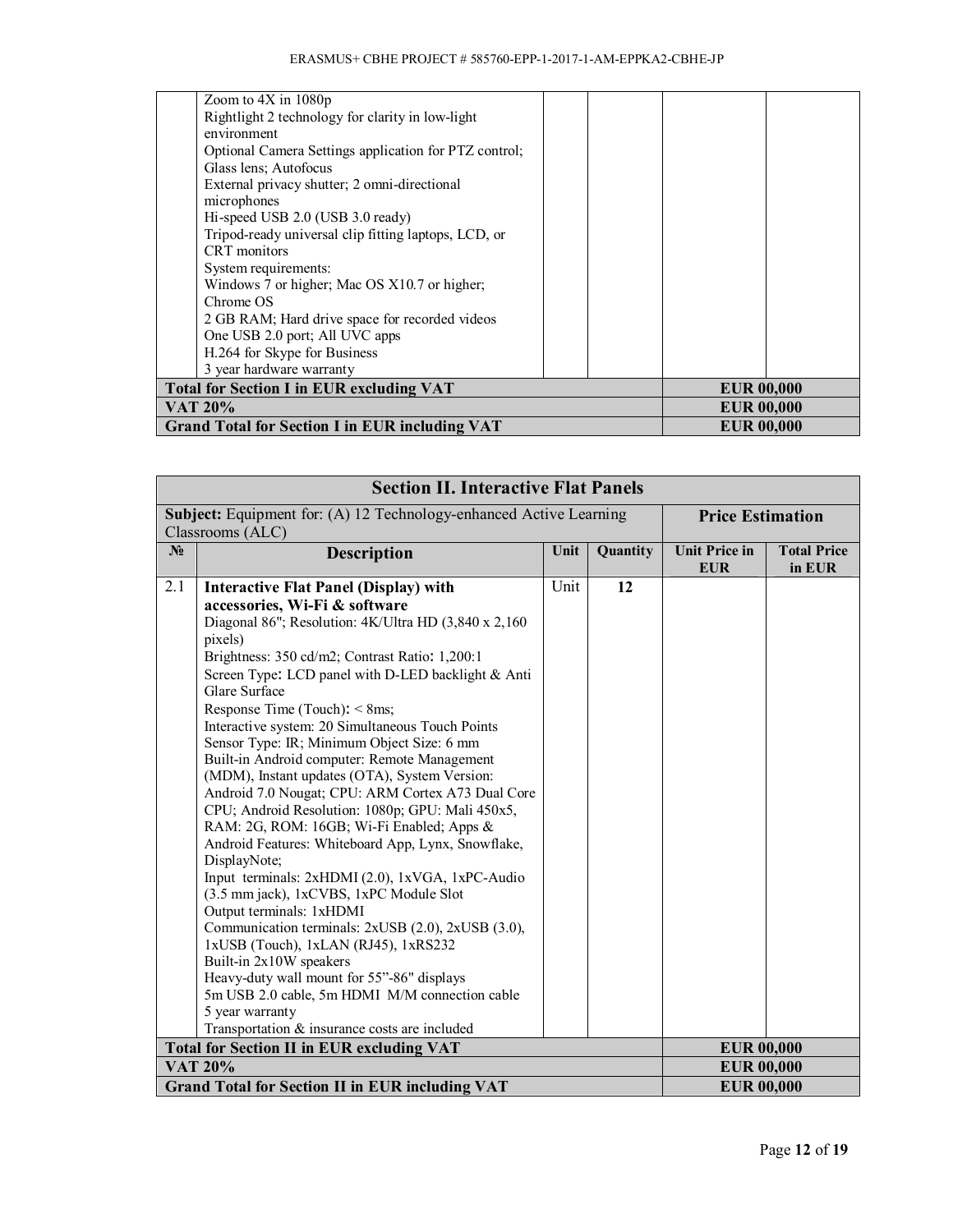| <b>Section III. Lecture Capture (Recording) Systems</b> |                                                                                                                                                                                                                                                                                                                                                                                                                                                                                                                                                                                                                                                                                                                                                                                                                                                                                                                                                                                                                                                                                       |      |          |                                    |                              |
|---------------------------------------------------------|---------------------------------------------------------------------------------------------------------------------------------------------------------------------------------------------------------------------------------------------------------------------------------------------------------------------------------------------------------------------------------------------------------------------------------------------------------------------------------------------------------------------------------------------------------------------------------------------------------------------------------------------------------------------------------------------------------------------------------------------------------------------------------------------------------------------------------------------------------------------------------------------------------------------------------------------------------------------------------------------------------------------------------------------------------------------------------------|------|----------|------------------------------------|------------------------------|
| (MLRS)                                                  | Subject: Equipment for: (A) 12 Technology-enhanced Active Learning<br>Classrooms (ALC); (B) 6 Multimedia Lecture Recording (Capture) Studios                                                                                                                                                                                                                                                                                                                                                                                                                                                                                                                                                                                                                                                                                                                                                                                                                                                                                                                                          |      |          | <b>Price Estimation</b>            |                              |
| $N_2$                                                   | Description                                                                                                                                                                                                                                                                                                                                                                                                                                                                                                                                                                                                                                                                                                                                                                                                                                                                                                                                                                                                                                                                           | Unit | Quantity | <b>Unit Price in</b><br><b>EUR</b> | <b>Total Price</b><br>in EUR |
| 3.1                                                     | <b>Auto-Tracking PTZ Full HD Video Camera</b><br>Motion sensitive & smooth tracking technology<br>Auto-tracking range: up to 10m, Auto-zoom & Auto-<br>focus functions<br>10x Optical zoom /270° Pan/60° Tilt<br>Full HD $(1,920x1,080 \text{ @60fps})$ resolution<br>Viewing Angle Adjustment: $\pm 130^\circ$ , $\pm 30^\circ$<br>Minimum Illumination: 0.5 lux<br>Field of view: $60^{\circ}$ (wide) / $6^{\circ}$ (tele)<br>White balance: Auto/Manual/One Push<br>Image Enhancement: BLC/WDR/2D & 3D noise<br>reduction<br>Video Compression: H.264<br>Output terminals: 1xRJ-45 (100 Mbps), 1xHDMI,<br>1xUSB 3.0<br>Communications terminal: 1xRS-232<br>Control Protocols: VISCA/Pelco-D/Pelco-P<br>Network Protocol: RTSP, RTMP, ONVIF<br>Tracking effective distance: 2-12m<br>Microphone effective range: up to 12m<br>Buttons: Power/Tracking On-Off; Microphone<br>pairing/mute<br>Built-in rechargeable lithium battery<br>Power Input: Micro-USB<br>1 year warranty                                                                                                     | Unit | 6        |                                    |                              |
| 3.2                                                     | <b>Unified Communications Professional PTZ USB</b><br><b>Video Camera</b><br>Plug & Play design (USB 2.0), Full HD (1,920x1,080<br>@60fps) resolution<br>Auto Focus PTZ Camera, 18x total zoom (12x Optical<br>Zoom), ±130° Pan, +90°/-25° Tilt<br>Field of view: $70^{\circ}$ (wide)/ $6^{\circ}$ (tele)<br>Auto Iris; 10 Camera Presets (100 via VISCA)<br>Min illumination: 1 lux: $2D \& 3D$ Denoise<br>Backlight compensation, Flip & Mirror<br>Min working distance: 1.5m<br>Compliance & Tools: YUV, MJPEG, H.264 SVC, AVC<br>(high & base profile)<br>Multi-stream capable, USB 2.0, UVC (USB Video<br>Class) 1.1 with H.264 extension, VISCA via RS232<br>Downloadable diagnostic and Field firmware upgrade<br>tool, App for advanced features & settings<br>Free download on Windows & Mac computers<br>PTZApp (Compatible with Skype Plugin for answering/<br>hanging up via remote control)<br>Firmware automatic/manual upgrade<br>Diagnose operating status; View live video<br>With table/wall/ceiling mount<br>3 year warranty for camera (1 year - for accessories) | Unit | 12       |                                    |                              |
| 3.3                                                     | <b>Portable Flexible Arm Document Camera</b><br>(Vizualizer)<br>Full HD $(1,920 \text{ x}1,080 \text{ (a)}60 \text{ (ps)})$ resolution<br>200x total zoom (10x Optical zoom +1.25x AV zoom +<br>16x Digital zoom)                                                                                                                                                                                                                                                                                                                                                                                                                                                                                                                                                                                                                                                                                                                                                                                                                                                                     | Unit | 12       |                                    |                              |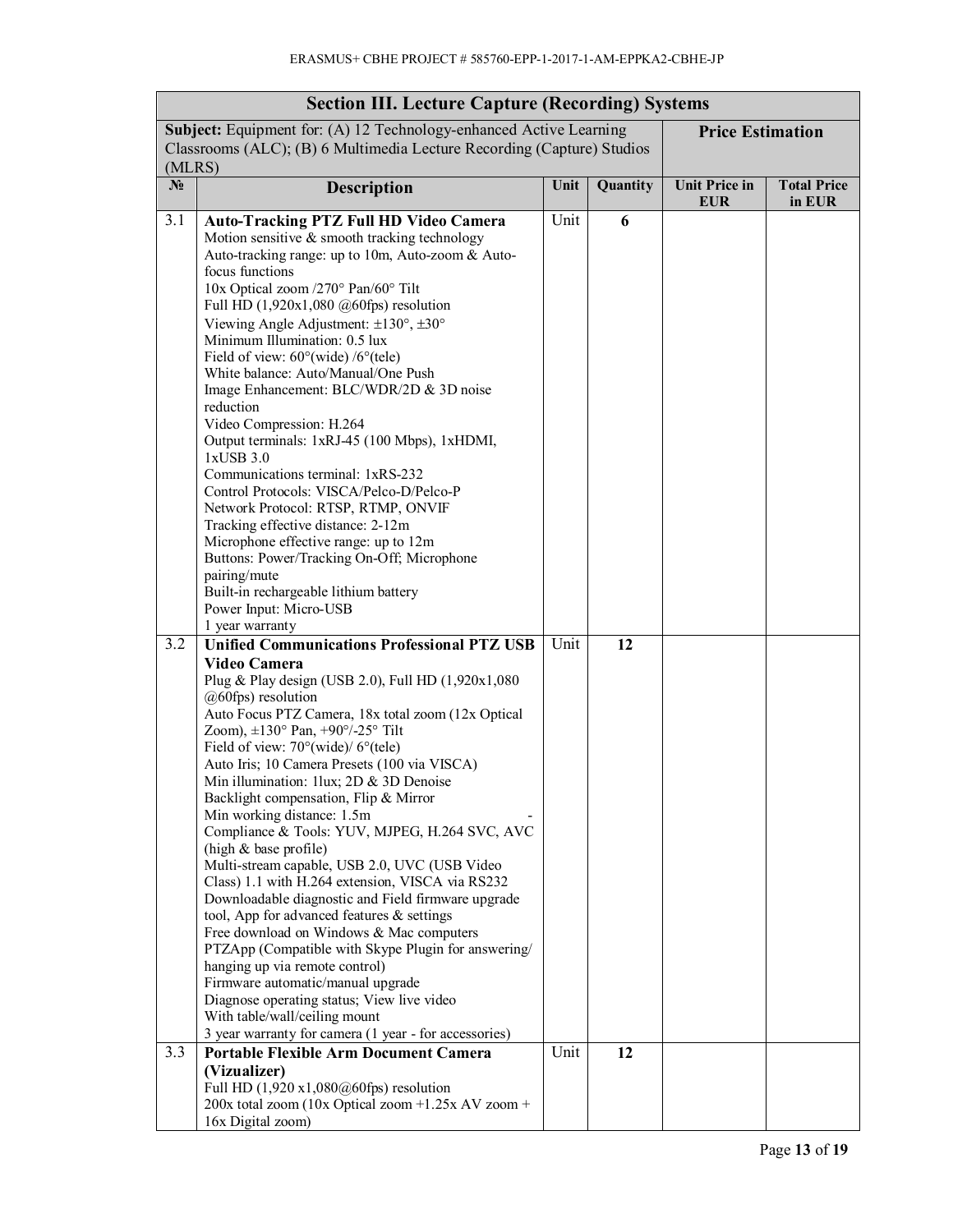|     | Focus: Auto/Manual; Image Rotation: 0°/180°           |      |   |  |
|-----|-------------------------------------------------------|------|---|--|
|     |                                                       |      |   |  |
|     | Handy Onboard Annotation                              |      |   |  |
|     | Internal Storage: Built-in memory (Max: 240 images)   |      |   |  |
|     | External Storage: SDHC (32GB Max.)                    |      |   |  |
|     | One touch Capture/Recording                           |      |   |  |
|     |                                                       |      |   |  |
|     | Image effects: Color/B&W/Negative /Mirror / Freeze    |      |   |  |
|     | Image adjustments (White Balance / Exposure):         |      |   |  |
|     | Auto/Manual                                           |      |   |  |
|     | Presentation tools: Spotlight & Visor                 |      |   |  |
|     |                                                       |      |   |  |
|     | Split Screen & Picture-in-Picture (PiP) mode          |      |   |  |
|     | Display Mode: Sharp/Graphic /Motion /Microscope       |      |   |  |
|     | /Macro/Infinity                                       |      |   |  |
|     | Capture Mode - Single/Continuous; Up to 3 User        |      |   |  |
|     | Profiles                                              |      |   |  |
|     |                                                       |      |   |  |
|     | Timer & Flicker Filter Control                        |      |   |  |
|     | Light Source - Embedded LED Lamp                      |      |   |  |
|     | Input terminals: Video: 1xHDMI, 1xVGA; Audio: Mic     |      |   |  |
|     | Output terminals: 1xHDMI, 1xVGA; 1xAudio              |      |   |  |
|     |                                                       |      |   |  |
|     | Communications terminals: 1xUSB 2.0; 1x mini USB      |      |   |  |
|     | 2.0; 1xRS-232                                         |      |   |  |
|     | Gooseneck arm                                         |      |   |  |
|     | 3 year warranty for camera (1 year - for accessories) |      |   |  |
| 3.4 |                                                       | Unit |   |  |
|     | <b>Presentation HD Recorder and Streamer</b>          |      | 6 |  |
|     | 2 Full HD Video & Audio Sources Capturing, Mixing,    |      |   |  |
|     | Switching, Recording and Live Streaming               |      |   |  |
|     | 1 Mixed & 2 Individual Video Sources Recording        |      |   |  |
|     | Simultaneous Broadcasting of Mixed Video up to 2      |      |   |  |
|     |                                                       |      |   |  |
|     | Platforms                                             |      |   |  |
|     | Built-in Real-Time Assistant: web-based Online        |      |   |  |
|     | Director function to control Recording /Streaming     |      |   |  |
|     | Built-in Video Manager to remotely manage videos      |      |   |  |
|     |                                                       |      |   |  |
|     | stored through web page                               |      |   |  |
|     | Embedded Linux OS                                     |      |   |  |
|     | Storage & Backup                                      |      |   |  |
|     | Built-in Local Storage: 1TB 2.5" SATA III             |      |   |  |
|     | Locally Stored File Format: MP4                       |      |   |  |
|     |                                                       |      |   |  |
|     | External Storage: via external USB drive              |      |   |  |
|     | Remote Storage: Automatic backup to an FTP or SFTP    |      |   |  |
|     | server after recording is done                        |      |   |  |
|     | Third-Party Software Server Compatible with Opencast  |      |   |  |
|     |                                                       |      |   |  |
|     | Media Server                                          |      |   |  |
|     | <b>Input Connections</b>                              |      |   |  |
|     | Input terminals: Video: 2xHDMI; 2xVGA; 2xRJ-45        |      |   |  |
|     | Audio: HDMI, Mic, Wireless Mic, Line in               |      |   |  |
|     | Video-In Mode: up to 1,920 x1,080/60fps               |      |   |  |
|     | Max. Audio-In channels: HDMI: 2 channels, Wireless    |      |   |  |
|     |                                                       |      |   |  |
|     | Mic: 1 channel, 3.5mm Stereo: 2 channels              |      |   |  |
|     | Video & Audio Processing                              |      |   |  |
|     | Compression: H.264 / AVC                              |      |   |  |
|     | Bit Rate: 500Kbps~8Mbps                               |      |   |  |
|     | Audio Compression: AAC-LC                             |      |   |  |
|     |                                                       |      |   |  |
|     | Audio Bit Rate: 80Kbps~320 Kbps                       |      |   |  |
|     | <b>Output Connections</b>                             |      |   |  |
|     | Output terminals: Video: 1x HDMI,1xVGA; Audio:        |      |   |  |
|     | 3.5mm Stereo Line out: 1 channel; HDMI: 1 channel;    |      |   |  |
|     |                                                       |      |   |  |
|     | Video-out Mode: 1,920x1,080/60fps                     |      |   |  |
|     | <b>Streaming</b>                                      |      |   |  |
|     | Streaming Input/ Output Protocols: RTSP, RTP, RTMP,   |      |   |  |
|     | UDP/RTP, RTMP (RTMPS), RTSP                           |      |   |  |
|     | Recording                                             |      |   |  |
|     |                                                       |      |   |  |
|     | Camera Control: VISCA/PELCO-D / PELCO-P               |      |   |  |
|     | Recording Modes: Mixed mode, 1 Mixed+2 individual     |      |   |  |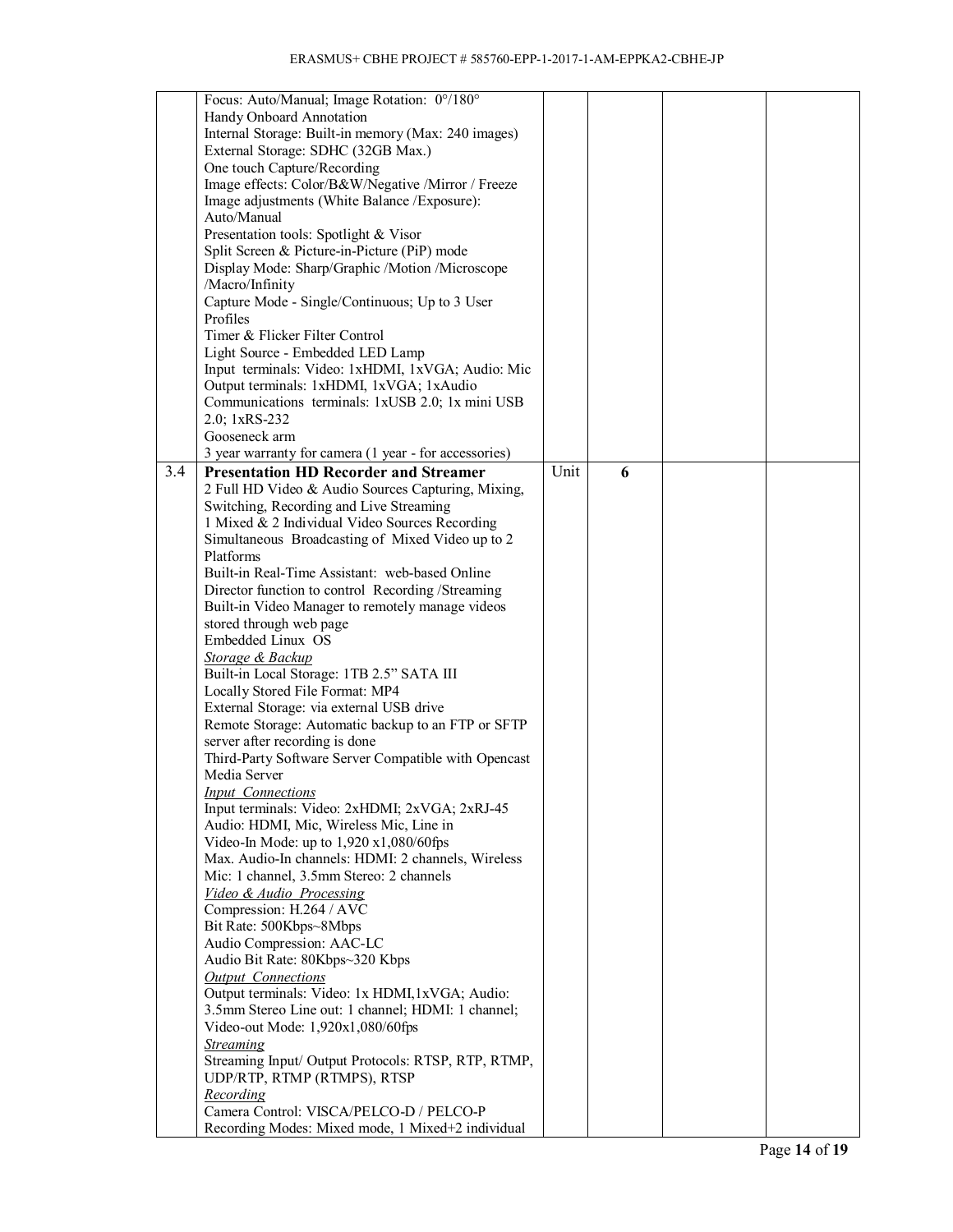|                                                   | original sources<br>Recording Layouts: Multiple layouts for user-defined,<br>incl. full screen/PiP/PbP<br>Automatic/manual bookmark insertion<br>Background/Overlay Images: Multiple user-defined<br>Live Broadcast to CDN or Stream Server, support of                                              |  |                   |                   |  |
|---------------------------------------------------|------------------------------------------------------------------------------------------------------------------------------------------------------------------------------------------------------------------------------------------------------------------------------------------------------|--|-------------------|-------------------|--|
|                                                   | RTMP protocol<br><b>Video Information Editing</b><br>Post Video Info Editing through device's web page<br>Video Info Adding on video file name automatically<br>External Control: RS-232 & Control Buttons<br>Other functions: Play video on any device like a phone,<br>PC, etc.<br>1 year warranty |  |                   |                   |  |
| <b>Total for Section III in EUR excluding VAT</b> |                                                                                                                                                                                                                                                                                                      |  | <b>EUR 00,000</b> |                   |  |
|                                                   | <b>VAT 20%</b>                                                                                                                                                                                                                                                                                       |  | <b>EUR 00,000</b> |                   |  |
|                                                   | <b>Grand Total for Section III in EUR including VAT</b>                                                                                                                                                                                                                                              |  |                   | <b>EUR 00.000</b> |  |

|       | <b>Section IV. Audio Equipment</b>                                                                                                                                                                                                                                                                                                                                                                                                                                                                                                                                                                                                                                                                                                                                                                                                                                                                                                                                                                                                                                                                                                                                                                                                                                                                                                                                                                                                                            |      |          |                                    |                              |
|-------|---------------------------------------------------------------------------------------------------------------------------------------------------------------------------------------------------------------------------------------------------------------------------------------------------------------------------------------------------------------------------------------------------------------------------------------------------------------------------------------------------------------------------------------------------------------------------------------------------------------------------------------------------------------------------------------------------------------------------------------------------------------------------------------------------------------------------------------------------------------------------------------------------------------------------------------------------------------------------------------------------------------------------------------------------------------------------------------------------------------------------------------------------------------------------------------------------------------------------------------------------------------------------------------------------------------------------------------------------------------------------------------------------------------------------------------------------------------|------|----------|------------------------------------|------------------------------|
|       | Subject: Equipment for: (A) 12 Technology-enhanced Active Learning<br>Classrooms (ALC); (B) 6 Multimedia Lecture Recording (Capture) Studios<br>(MLRS)                                                                                                                                                                                                                                                                                                                                                                                                                                                                                                                                                                                                                                                                                                                                                                                                                                                                                                                                                                                                                                                                                                                                                                                                                                                                                                        |      |          | <b>Price Estimation</b>            |                              |
| $N_2$ | <b>Description</b>                                                                                                                                                                                                                                                                                                                                                                                                                                                                                                                                                                                                                                                                                                                                                                                                                                                                                                                                                                                                                                                                                                                                                                                                                                                                                                                                                                                                                                            | Unit | Quantity | <b>Unit Price in</b><br><b>EUR</b> | <b>Total Price</b><br>in EUR |
| 4.1   | <b>Audio Studio Kit with Microphone, Audio</b>                                                                                                                                                                                                                                                                                                                                                                                                                                                                                                                                                                                                                                                                                                                                                                                                                                                                                                                                                                                                                                                                                                                                                                                                                                                                                                                                                                                                                | Unit | 6        |                                    |                              |
|       | <b>Interface and Shock Mount</b><br>Kit includes.<br>1) Cardioid Condenser Microphone: Diaphragm 1.0",<br>Polar pattern, Internal capsule shock mounting,<br>Acoustic Principle -Pressure Gradient, Active<br>Electronics- JFET impedance converter with bipolar<br>output buffer, Frequency Range 20Hz-20kHz, Output<br>Impedance-100Ω, Maximum SPL 137dBSPL,<br>Maximum Output Level 14mV, Sensitivity 30dB re 1<br>Volt/Pascal, Self-noise level 5dB-A, Power Options -<br>P24 & P48, Dimensions 190Hx50Wx50D (mm), XLR<br>Output.<br>2) Desktop USB Computer Connectivity Audio<br>Interface: Simultaneous Inp/Out 1x2, Number of<br>Preamps 1, Phantom Power, 24-bit, Sample Rates 45-95<br>kHz, Analog Inputs - 1 x Neutrik XLR-1/4"combo,<br>Analog Outputs - 2 x 1/4" (impedance balanced) & 1 x<br>1/4" (headphones), Direct Monitor, 1 x USB Type C,<br>Bus Powered, OS Requirements - Windows, USB bus-<br>powered.<br>3) Shock mount for large diaphragm condenser<br>microphones: Double-Lyre suspension system for<br>maximum isolation, Removable & washable all metal<br>pop filter, clamping system for increased friction &<br>weight handling, built in cable management clip.<br>4) A collapsible Mini Tripod Stand: for light weight<br>microphone supporting 1/4" mounting, 360 degree<br>rotation & wide angle of vertical adjustment,<br>dimensions - 200H x 180W x 180D (mm).<br>5) Pop Shield and XLR Cable.<br>min 2-year warranty |      |          |                                    |                              |
| 4.2   | <b>Digital Wireless Audio System for Presentations</b>                                                                                                                                                                                                                                                                                                                                                                                                                                                                                                                                                                                                                                                                                                                                                                                                                                                                                                                                                                                                                                                                                                                                                                                                                                                                                                                                                                                                        | Unit | 12       |                                    |                              |
|       | & Lectures                                                                                                                                                                                                                                                                                                                                                                                                                                                                                                                                                                                                                                                                                                                                                                                                                                                                                                                                                                                                                                                                                                                                                                                                                                                                                                                                                                                                                                                    |      |          |                                    |                              |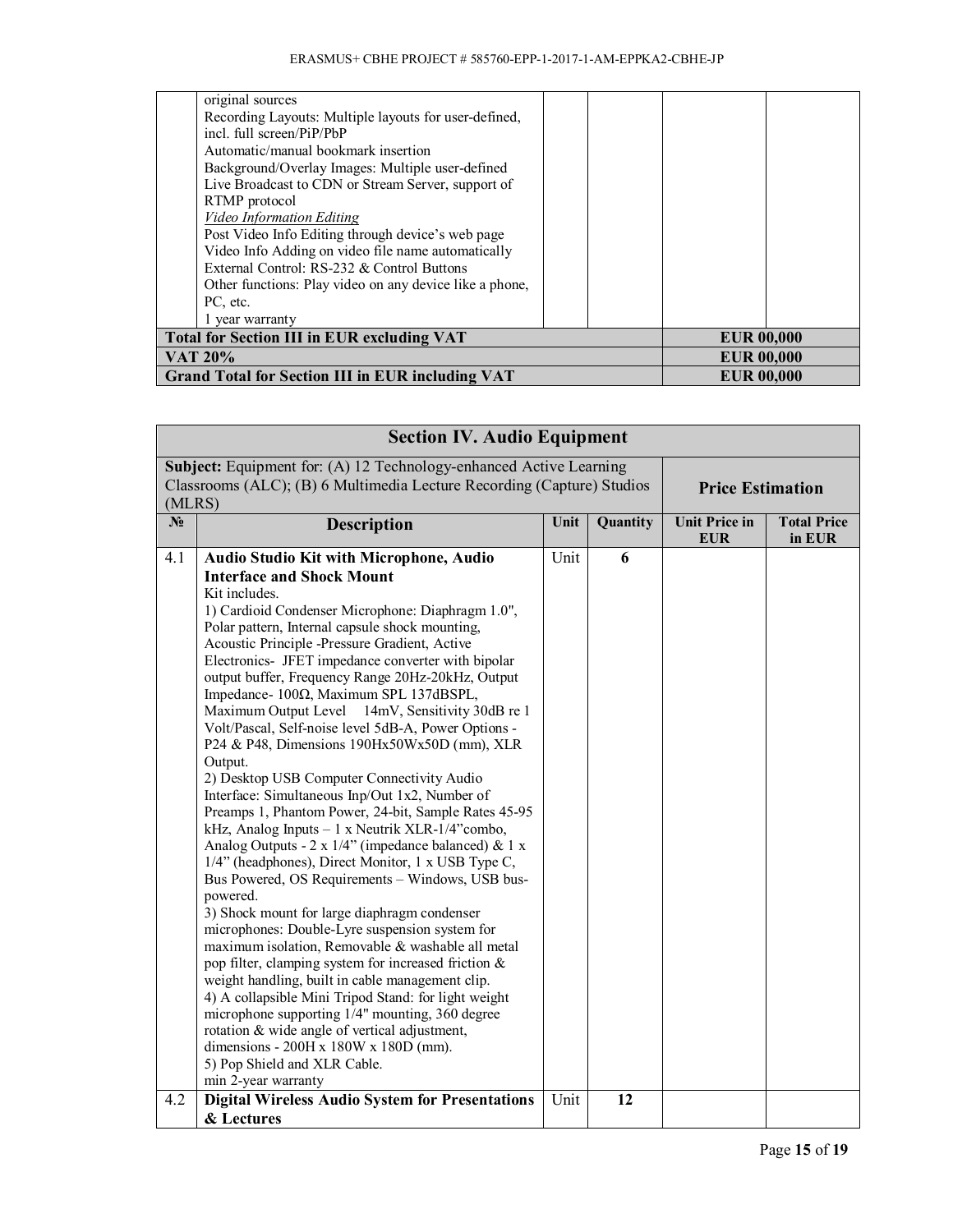|     | <b>Total for Section IV in EUR excluding VAT</b><br><b>VAT 20%</b>                                                 |      |   | <b>EUR 00,000</b><br><b>EUR 00,000</b> |  |
|-----|--------------------------------------------------------------------------------------------------------------------|------|---|----------------------------------------|--|
|     |                                                                                                                    |      |   |                                        |  |
|     | cable, detachable 3.0m straight cable<br>min 1-year warranty                                                       |      |   |                                        |  |
|     | 90° Both Directions, Collapsible.<br>Interchangeable cables: detachable 1.2-3.0m coiled                            |      |   |                                        |  |
|     | Sensitivity 98dB, Impedance 38ohms, Ear-cup Swivel:                                                                |      |   |                                        |  |
|     | Response 15-28,000Hz, Max Input Power 1,600mW,                                                                     |      |   |                                        |  |
|     | Application: Mixing, tracking, DJ, Personal listening.<br>Closed-back dynamic, Driver Size 40-45mm, Frequency      |      |   |                                        |  |
|     | Headphone                                                                                                          |      |   |                                        |  |
| 4.3 | <b>Over-Ear Professional Studio Monitor</b>                                                                        | Unit | 6 |                                        |  |
|     | min 2-year warranty                                                                                                |      |   |                                        |  |
|     | Antenna, Mute switch.                                                                                              |      |   |                                        |  |
|     | receiver, Power source Batteries or USB, Diversity                                                                 |      |   |                                        |  |
|     | Microphone Transmitter: One-touch pairing with the                                                                 |      |   |                                        |  |
|     | Balanced XLR/Unbalanced 1/4" Jack.                                                                                 |      |   |                                        |  |
|     | Desk Receiver: Power source DC Power Pack 15v 1A,<br>External Diversity Antenna, Output connection -               |      |   |                                        |  |
|     | Battery or 2xAA Batteries, Micro USB cable.                                                                        |      |   |                                        |  |
|     | simultaneously, Power via included LB-1 Rechargeable                                                               |      |   |                                        |  |
|     | level 140dB SPL, Up to 8 Kits can operate                                                                          |      |   |                                        |  |
|     | 20kHz, Max output level +18dBu, Max input signal                                                                   |      |   |                                        |  |
|     | range 118dB, Range up to 50m, Frequency range 35Hz-                                                                |      |   |                                        |  |
|     | encrypted signal, Low handling noise, System dynamic                                                               |      |   |                                        |  |
|     | Transmission type - Series II 2.4 GHz encrypted digital<br>transmission sent on 2 channels simultaneously, 128-bit |      |   |                                        |  |
|     | rechargeable battery.                                                                                              |      |   |                                        |  |
|     | microphone, Desktop receiver, Lithium-Ion                                                                          |      |   |                                        |  |
|     | The kit includes: High quality handheld condenser                                                                  |      |   |                                        |  |

|        | <b>Section V. Other Equipment</b>                                                                                                                                                                    |      |          |                                    |                        |  |
|--------|------------------------------------------------------------------------------------------------------------------------------------------------------------------------------------------------------|------|----------|------------------------------------|------------------------|--|
|        | Subject: Equipment for: (A) 12 Technology-enhanced Active Learning                                                                                                                                   |      |          |                                    |                        |  |
|        | Classrooms (ALC); (B) 6 Multimedia Lecture Recording (Capture) Studios                                                                                                                               |      |          | <b>Price Estimation</b>            |                        |  |
| (MLRS) |                                                                                                                                                                                                      |      |          |                                    |                        |  |
| $N_2$  | <b>Description</b>                                                                                                                                                                                   | Unit | Quantity | <b>Unit Price in</b><br><b>EUR</b> | Total in<br><b>EUR</b> |  |
| 5.1    | <b>Interactive Classroom Response System Kit</b><br>The kit includes: 1 teacher remote control kaypad, 20<br>student clickers, 1 wireless receiver, 1 charging case, 1<br>student response software. | Unit | 12       |                                    |                        |  |
|        | Remote Control Keypad.                                                                                                                                                                               |      |          |                                    |                        |  |
|        | Key Functions: Control the pace of slideshow,<br>Start/Stop voting, Show/Hide Correct Answer.                                                                                                        |      |          |                                    |                        |  |
|        | Key Performance: 2.4G RF Technology, 30-50M<br>Reliable Distance, 40Hour Working Time, English<br>character display, 50 Channels.                                                                    |      |          |                                    |                        |  |
|        | Student Clicker.                                                                                                                                                                                     |      |          |                                    |                        |  |
|        | Key Functions: Choices/Priority Rank/Judge/ Rush<br>Answer, single question/multi-questions answered (10<br>questions)/Random Call.                                                                  |      |          |                                    |                        |  |
|        | Key Performance: 2.4G RF Technology, 30-50M                                                                                                                                                          |      |          |                                    |                        |  |
|        | Reliabel Distance, >150Hour Working Hour, 50                                                                                                                                                         |      |          |                                    |                        |  |
|        | Channels.                                                                                                                                                                                            |      |          |                                    |                        |  |
|        | Receiver: 2.4 GHz RF wireless technology, range 30-50<br>meters, supports up to 50 keypads, can be charged using                                                                                     |      |          |                                    |                        |  |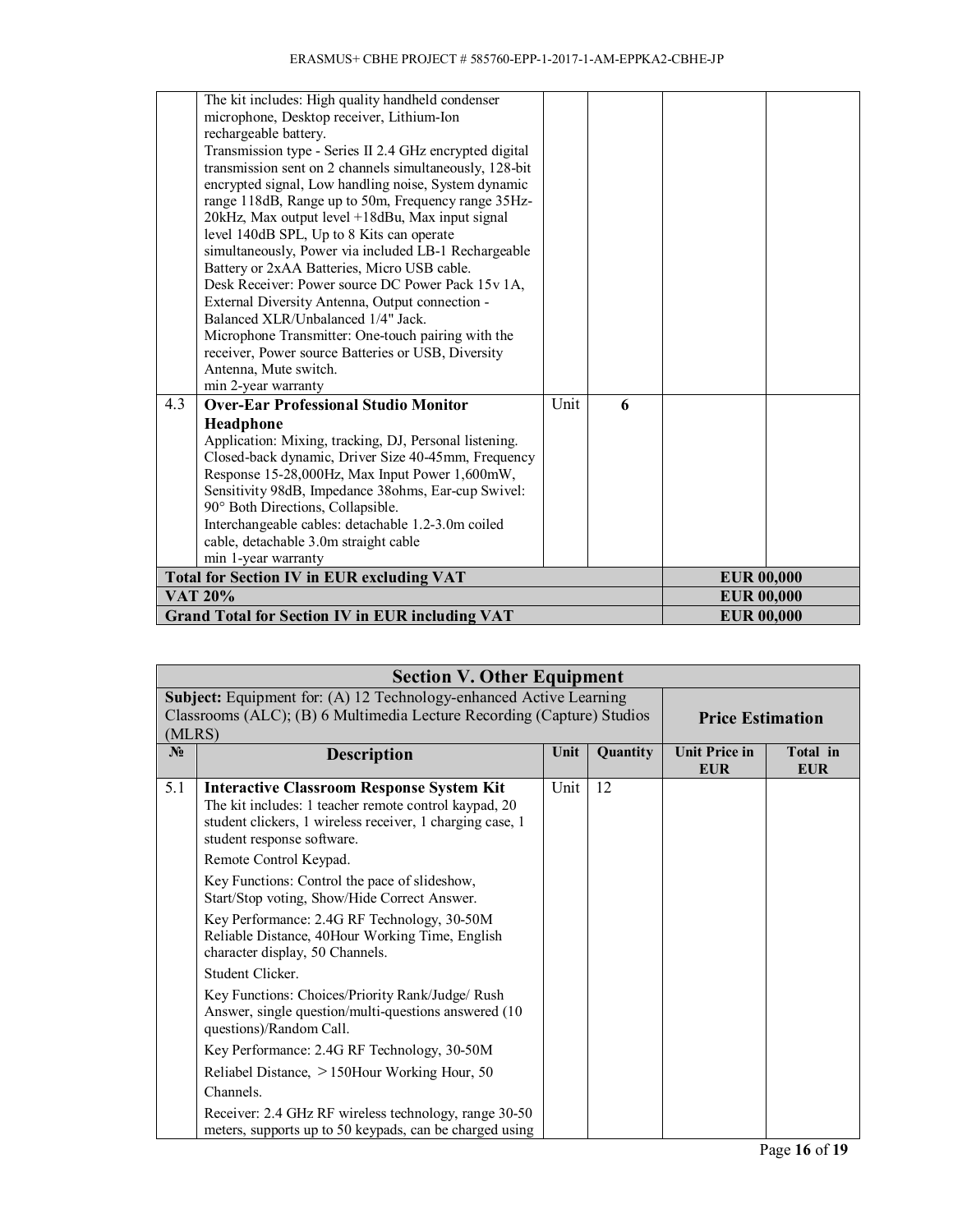|                  | USB cable or power adapter, compatible with 2.4 GHz            |      |   |                   |  |
|------------------|----------------------------------------------------------------|------|---|-------------------|--|
|                  | keypads.                                                       |      |   |                   |  |
|                  |                                                                |      |   |                   |  |
|                  | Charging Case: capacity 30 keypads, charging time 3            |      |   |                   |  |
|                  | hours, for keypads with lithium battery.                       |      |   |                   |  |
|                  | Student Response System Software: Use                          |      |   |                   |  |
|                  | Word/PPT/Excel/Handwriting input to edit issues,               |      |   |                   |  |
|                  | support multiple choice, ranking, voting, rating,              |      |   |                   |  |
|                  | supports PPT issue editing, compatible with                    |      |   |                   |  |
|                  | Win/Mac/iOS/Android, supports Wechat and Multi-                |      |   |                   |  |
|                  | language.                                                      |      |   |                   |  |
|                  | min 1-year warranty                                            |      |   |                   |  |
| $\overline{5.2}$ | <b>Lighting Kit with Background Support System,</b>            | Unit | 6 |                   |  |
|                  | Photo Umbrellas & Soft boxes for                               |      |   |                   |  |
|                  | Professional/Home Video & Photo Studios                        |      |   |                   |  |
|                  | The kit (set) includes.                                        |      |   |                   |  |
|                  |                                                                |      |   |                   |  |
|                  | 1) Backgrounds (x3): material 100% Non-woven cotton            |      |   |                   |  |
|                  | backdrops, size-1.8mx3.0m, colors-black, white &               |      |   |                   |  |
|                  | green.                                                         |      |   |                   |  |
|                  | 2) Photo Studio Stands for Background $(x2)$ : durable &       |      |   |                   |  |
|                  | lightweight aluminum cons-truction, 3 sections, centre         |      |   |                   |  |
|                  | column and height adjustment, adjustable height: 0.8M-         |      |   |                   |  |
|                  | 2.5, adjustable width: 1.5m-3.0m, quick release levers         |      |   |                   |  |
|                  | for height adjustments.                                        |      |   |                   |  |
|                  | 3) Photo Lighting Umbrellas (x2): diameter-83cm,               |      |   |                   |  |
|                  | umbrella head 180° adjustable, color-black & white,            |      |   |                   |  |
|                  | eliminates glare & spots, Backdrop Support Stand (x2),         |      |   |                   |  |
|                  |                                                                |      |   |                   |  |
|                  | adjustable height: 0.8-2.0m, consist of 4 cross-bars           |      |   |                   |  |
|                  | $3.0m$ .                                                       |      |   |                   |  |
|                  | 4) Digital Full Spectrum CFL Light Bulb (x4): Energy           |      |   |                   |  |
|                  | saving light bulbs, color temperature- 5500K, 85W-             |      |   |                   |  |
|                  | Equals to 400W regular output, Stand screw base E27,           |      |   |                   |  |
|                  | about 10000 hours long life, professional light bulb for       |      |   |                   |  |
|                  | photography.                                                   |      |   |                   |  |
|                  | 5) E27 Double Light Holder (x2): 2M cable length,              |      |   |                   |  |
|                  | 220V screw in socket for flash or bulb, On/Off switch          |      |   |                   |  |
|                  | for the adapter, rotatable bracket with E27 socket.            |      |   |                   |  |
|                  | 6) Softbox Reflector with Light Holder( $x2$ ): size- $50x70$  |      |   |                   |  |
|                  | cm softboxes for continuous lighting with stands, color-       |      |   |                   |  |
|                  | black/silver (out/in), style – spiral, diffuses the light $\&$ |      |   |                   |  |
|                  | removes shadow, material-high quality nylon.                   |      |   |                   |  |
|                  | 7) Digital Full Spectrum CFL Light Bulb (x2): Style-           |      |   |                   |  |
|                  | spiral, Color Temperature: 5500K day light white, 85W-         |      |   |                   |  |
|                  | Equals to 150W regular incandescent light bulb output,         |      |   |                   |  |
|                  | 220V, E27 bulb holder.                                         |      |   |                   |  |
|                  | 8) Studio Light Stand for Softboxes (x2): Height               |      |   |                   |  |
|                  | adjustable: 0.7-2.0 m, solid safety, 3 legs stages,            |      |   |                   |  |
|                  | Industrial standard mounting stud.                             |      |   |                   |  |
|                  | 9) Reflector (x1): size 60 cm, sliver/gold.                    |      |   |                   |  |
|                  | $10)$ Clamps $(x3)$ .                                          |      |   |                   |  |
|                  | min 1-year warranty                                            |      |   |                   |  |
| 5.3              | <b>Acoustic Panels Studio Soundproofing Foam</b>               | Unit | 6 |                   |  |
|                  |                                                                |      |   |                   |  |
|                  | <b>Wedge Tiles</b>                                             |      |   |                   |  |
|                  | Used to absorb mid to high range frequencies $\&$              |      |   |                   |  |
|                  | diminish echoes, overall noise reduction.                      |      |   |                   |  |
|                  | Package includes 48 packs                                      |      |   |                   |  |
|                  | Size 30 x 30 x 2.5 cm                                          |      |   |                   |  |
|                  | Color: 24 Black $+ 24$ other color                             |      |   |                   |  |
|                  | min 1-year warranty                                            |      |   |                   |  |
|                  | <b>Total for Section V in EUR excluding VAT</b>                |      |   | <b>EUR 00,000</b> |  |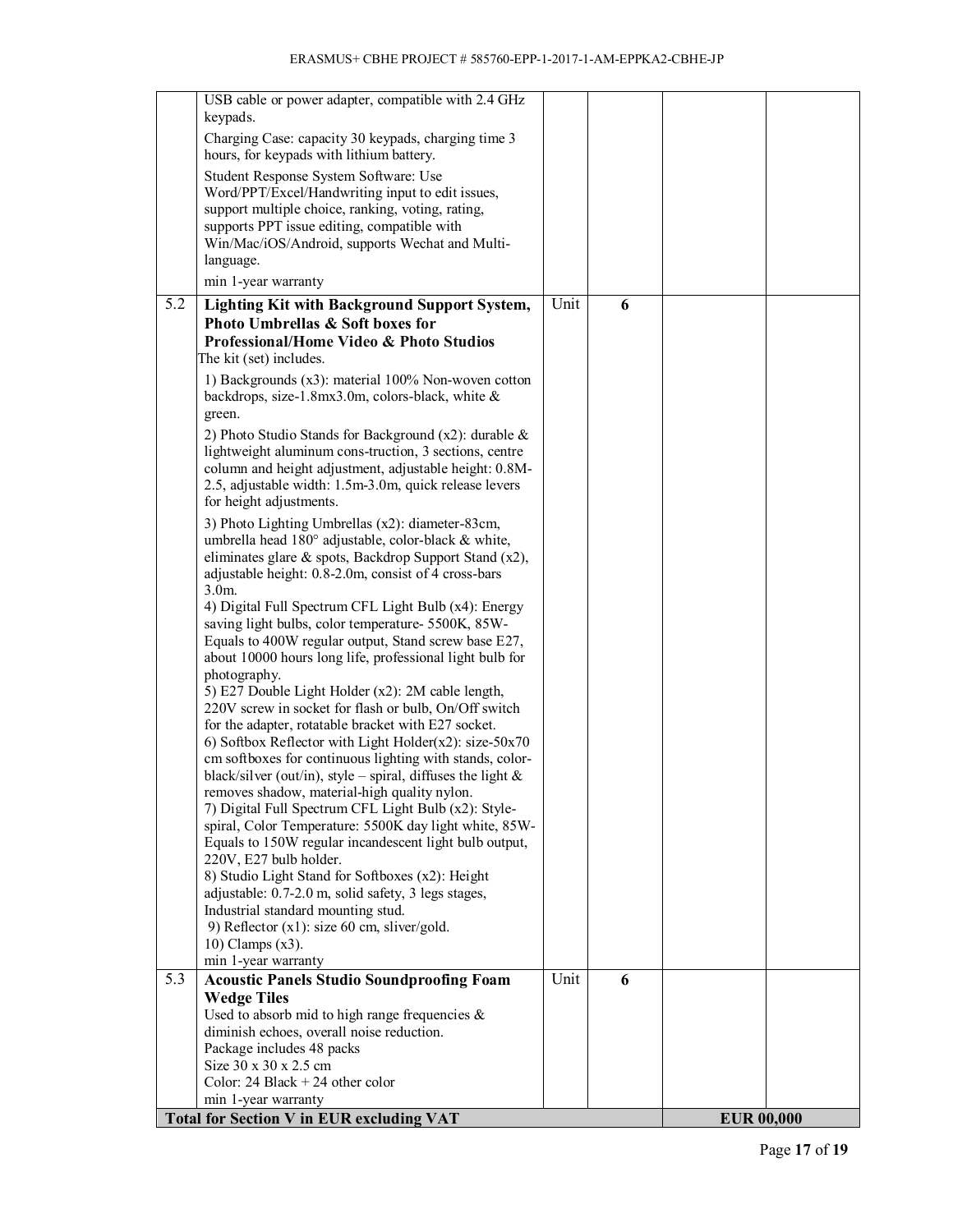| $\overline{\phantom{1}}$ VAT 20%                      | <b>EUR 00.000</b> |
|-------------------------------------------------------|-------------------|
| <b>Grand Total for Section V in EUR including VAT</b> | <b>EUR 00,000</b> |
|                                                       |                   |

**a** Grand Total for Sections I-V in EUR including VAT **EUR** 000,000

#### **Part IV – Distribution and Delivery of Goods to Consortium Partners**

The equipment purchased within this tender is intended for and to be delivered to the project consortium partner countries and institutions according to the table provided below.

| Country        | University   | (A) Technology-enhanced<br><b>Active Learning</b><br><b>Classrooms (ALC)</b> | (B) Multimedia<br><b>Lecture Recording</b><br>(Capture) Studios<br>(MLRS) |
|----------------|--------------|------------------------------------------------------------------------------|---------------------------------------------------------------------------|
| Georgia        | <b>ISU</b>   |                                                                              |                                                                           |
|                | <b>GTU</b>   |                                                                              |                                                                           |
|                | TeSaU        |                                                                              |                                                                           |
| <b>Belarus</b> | <b>BSU</b>   |                                                                              |                                                                           |
|                | <b>BrSTU</b> | $\mathcal{D}_{\mathcal{A}}$                                                  |                                                                           |
|                | <b>YKSUG</b> |                                                                              |                                                                           |
| <b>Total</b>   |              |                                                                              |                                                                           |

| <b>Partner Institution</b>                                                       | <b>ISU</b>    | <b>GTU</b>     | TeSaU | <b>BSU</b> | <b>BrSTU</b>   | <b>YKSUG</b> |  |
|----------------------------------------------------------------------------------|---------------|----------------|-------|------------|----------------|--------------|--|
| A. 12 Technology-enhanced Active Learning Classrooms (ALC)                       |               |                |       |            |                |              |  |
| <b>Interactive Flat Panel</b><br>(Display) with accessories,<br>Wi-Fi & software | 3             | $\overline{2}$ | 1     | 3          | $\overline{2}$ | $\mathbf{1}$ |  |
| Desktop computer with<br>software                                                | 3             | $\mathfrak{D}$ | 1     | 3          | $\mathfrak{D}$ | $\mathbf{1}$ |  |
| Portable Flexarm Document<br>Camera (Visualizer)                                 | $\mathcal{E}$ | $\overline{2}$ | 1     | 3          | $\overline{2}$ | 1            |  |
| Unified Communications<br>Professional PTZ USB Video<br>Camera                   | 3             | $\overline{2}$ | 1     | 3          | $\overline{2}$ | 1            |  |
| Digital Wireless Audio<br>System for Presentations &<br>Lectures                 | 3             | $\overline{2}$ | 1     | 3          | $\overline{2}$ | $\mathbf{1}$ |  |
| Interactive Classroom<br>Response System Kit                                     | 3             | $\overline{2}$ | 1     | 3          | $\mathfrak{D}$ | $\mathbf{1}$ |  |
| B. 6 Multimedia Lecture Recording (Capture) Studios (MLRS)                       |               |                |       |            |                |              |  |
| Auto-Tracking PTZ Video<br>Camera                                                | 1             | 1              | 1     | 1          | 1              | 1            |  |
| Ultra HD USB Web Camera<br>for Video Conferencing,<br>Recording & Streaming      | 1             | 1              | 1     | 1          | 1              | 1            |  |
| Presentation HD recorder and<br>streamer                                         | 1             | 1              | 1     | 1          | 1              | 1            |  |
| Notebook (Laptop computer)<br>with software                                      | 1             | 1              | 1     | 1          | 1              | 1            |  |
| Lighting kit for Video &<br>Photo Studios                                        | 1             | 1              | 1     | 1          | 1              | 1            |  |